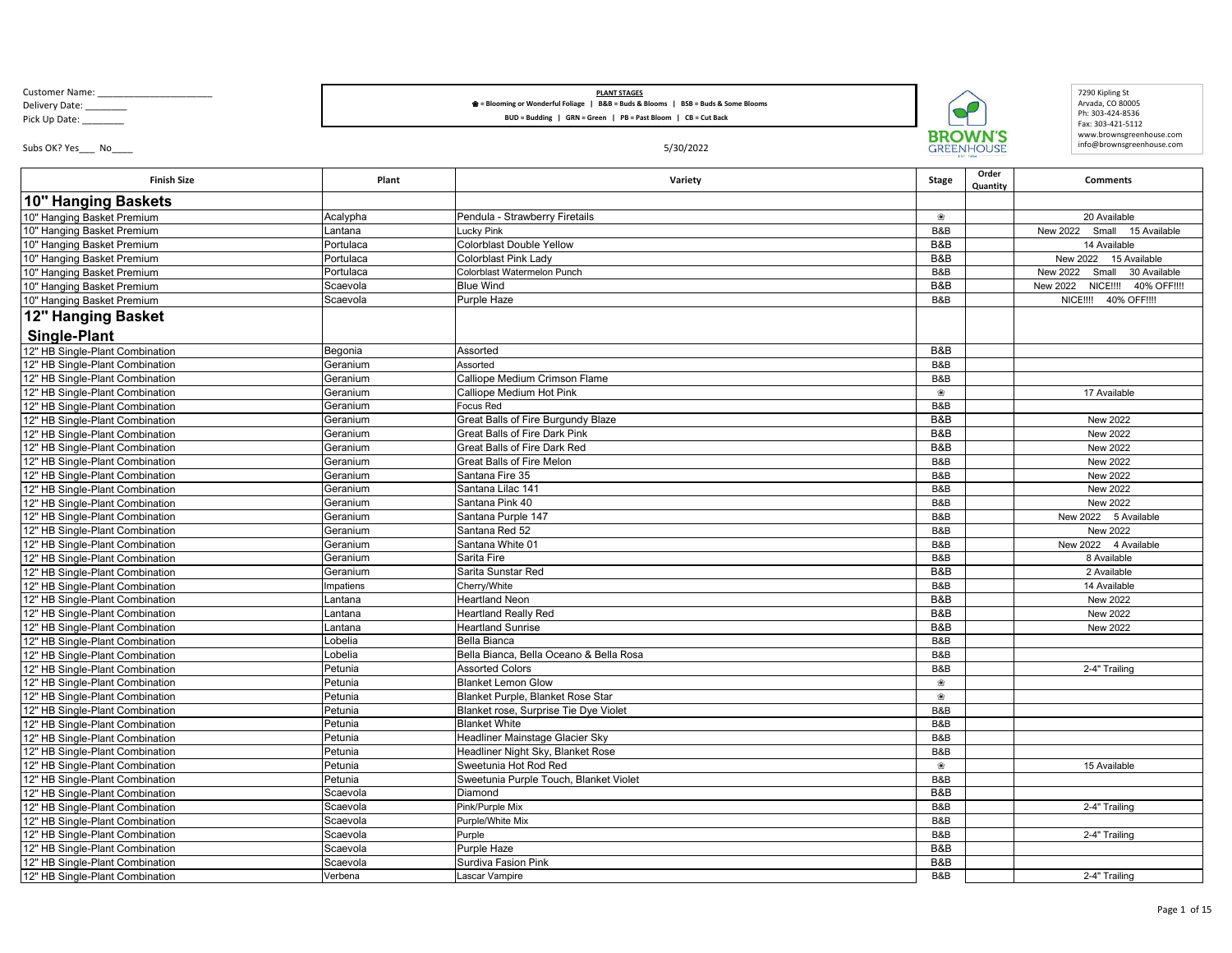| 12" Hanging Basket              |                    |                                                                                                 |            |                                             |
|---------------------------------|--------------------|-------------------------------------------------------------------------------------------------|------------|---------------------------------------------|
| <b>Multi-Plant Combination</b>  |                    |                                                                                                 |            |                                             |
| 12" HB Multi-Plant Combination  | Combo              | Assorted                                                                                        | B&B        | 2-4" Trailing                               |
| 12" HB Multi-Plant Combination  | Combo              | Pet. Bees Knees, Cali. Cha-Cha Frosty Lemon, Verb. Lascar Vampire, Cali. Candy Shop Fancy Berry | B&B        | 2-4" Trailing                               |
| 12" HB Multi-Plant Combination  | Combo              | Pet. Hippy Chick, Cali. Al. Kona Ht. Pink, Verb. Emp. Ht. Pink Charm., Indian Mint              | B&B        |                                             |
| 12" HB Multi-Plant Combination  | Combo              | Pet. Surprise Kard., Cali. Cab. Golden Yellow, Cali. Bumble Bee Pink, Lysm.                     | B&B        | 11 Available                                |
| 12" HB Multi-Plant Combination  | Combo              | Recipe 01 (Blue, Blush White, Purple)                                                           | B&B        | NICE !!!                                    |
| 12" HB Multi-Plant Combination  | Combo              | Recipe 06 (Yellow, Red, Orange)                                                                 | B&B        |                                             |
| 12" HB Multi-Plant Combination  | Combo              | Recipe 08 (Burgundy, Gold, Plum)                                                                | B&B        |                                             |
| 12" HB Multi-Plant Combination  | Combo              | Recipe 09 (Burgundy, Hot Pink, White)                                                           | B&B        |                                             |
| 12" HB Multi-Plant Combination  | Combo              | Recipe 11 (Gold, Red, Pale Yellow)                                                              | B&B        |                                             |
| 12" HB Multi-Plant Combination  | Combo              | Recipe 14 (Purple, Lavender, White)                                                             | B&B        |                                             |
| 12" HB Multi-Plant Combination  | Combo              | Recipe 16 (Orange, Purple, Gold)                                                                | B&B        |                                             |
| 12" HB Multi-Plant Combination  | Combo              | Recipe 19 (Burgundy, White, Purple)                                                             | B&B        |                                             |
| 12" HB Multi-Plant Combination  | Combo              | Recipe 20 (Red, Purple, Orange, Gold)                                                           | B&B        |                                             |
| 12" HB Multi-Plant Combination  | Combo              | Recipe 22 (Purple, Red, Gold)                                                                   | ❀          | 2-4" Trailing                               |
| 12" HB Multi-Plant Combination  | Combo              | Recipe 24 (Red, Orange, Gold)                                                                   | ❀          | 2-4" Trailing                               |
| 12" HB Multi-Plant Combination  | Combo - Shade      | Recipe 27 (Apricot, Salmon, Pink)                                                               | B&B        | NICE !!!!                                   |
| 12" HB Multi-Plant Combination  | Combo - Shade      | Recipe 28 (Pink, Peach)                                                                         | B&B        |                                             |
| 12" HB Multi-Plant Combination  | Combo - Shade      | Recipe 29 (Hot Orange, White, Pink)                                                             | B&B        |                                             |
| 14" Fiber Hanging Basket        |                    |                                                                                                 |            |                                             |
| <b>Multi-Plant Combination</b>  |                    |                                                                                                 |            |                                             |
| 14" HB Fiber Multi-Plant Combo  | Fiber              | Assorted                                                                                        | ❀          |                                             |
| 14" HB Fiber Multi-Plant Combo  | Fiber              | Recipe 01 (Purple, Yellow White)                                                                | ❀          | NICE !!!                                    |
| 14" HB Fiber Multi-Plant Combo  | Fiber              | Recipe 02 (Purple, Red, Yellow, White)                                                          | ❀          |                                             |
| 14" HB Fiber Multi-Plant Combo  | Fiber              | Recipe 03 (Confetti Combos)                                                                     | ❀          |                                             |
| 14" HB Fiber Multi-Plant Combo  | Fiber              | Recipe 04 (Red & Pinks)                                                                         | ❀          |                                             |
| 14" HB Fiber Multi-Plant Combo  | Fiber              | Recipe 05 (Multi-Plant Combo)                                                                   | ❀          |                                             |
| 16" Fiber Hanging Basket        |                    |                                                                                                 |            |                                             |
| <b>Multi-Plant Combination</b>  |                    |                                                                                                 |            |                                             |
| 16" HB Fiber Multi-Plant Combo  | Fiber              | Assorted - Sun                                                                                  | B&B        | <b>LIMITED AVAILABILITY</b>                 |
| 16" HB Fiber Multi-Plant Combo  | Fiber              | <b>Assorted - Shade</b>                                                                         | B&B        | <b>LIMITED AVAILABILITY</b>                 |
| <b>18" Fiber Hanging Basket</b> |                    |                                                                                                 |            |                                             |
| <b>Multi-Plant Combination</b>  |                    |                                                                                                 |            |                                             |
| 18" HB Fiber Multi-Plant Combo  | Fiber              | Assorted - Shade                                                                                | B&B        | <b>LIMITED AVAILABILITY</b>                 |
| 18" HB Fiber Multi-Plant Combo  | -iber              | Assorted - Sun                                                                                  | B&B        | <b>LIMITED AVAILABILITY</b>                 |
| 16" Moss Hanging Basket         |                    |                                                                                                 |            |                                             |
| <b>Multi-Plant Combination</b>  |                    |                                                                                                 |            |                                             |
| 16" HB Moss Multi-Plant Combo   | Moss Basket        | <b>Assorted - Shade</b>                                                                         | B&B        | <b>LIMITED AVAILABILITY</b>                 |
| 16" HB Moss Multi-Plant Combo   | Moss Basket        | Assorted - Sun                                                                                  | B&B        | <b>LIMITED AVAILABILITY</b>                 |
| 18" Moss Hanging Basket         |                    |                                                                                                 |            |                                             |
| <b>Multi-Plant Combination</b>  |                    |                                                                                                 |            |                                             |
| 18" HB Moss Multi-Plant Combo   | <b>Moss Basket</b> | Assorted - Shade                                                                                | B&B        | <b>LIMITED AVAILABILITY</b>                 |
| 18" HB Moss Multi-Plant Combo   | Moss Basket        | Assorted - Sun                                                                                  | B&B        | <b>LIMITED AVAILABILITY</b>                 |
| Annual 1204 Flats               |                    |                                                                                                 |            |                                             |
| 1204 True Flat Annual           | Impatiens          | Dazzler Series - Assorted                                                                       | <b>BSB</b> |                                             |
| 1204 True Flat Annual           | Impatiens          | Imara XDR Series - Assorted                                                                     | <b>BSB</b> | <b>LIMITED VARIETIES</b><br><b>NICE!!!!</b> |
| 1204 True Flat Annual           | Impatiens          | Super Elfin Series - Assorted                                                                   | <b>BSB</b> | <b>NICE!!!!</b>                             |
| 1204 True Flat Annual           | Marigold - French  | Assorted                                                                                        | B&B        | <b>NICE!!!!</b>                             |
| 1204 True Flat Annual           | Pansy              | Assorted                                                                                        | ❀          |                                             |
| 1204 True Flat Annual           | Petunia            | Assorted                                                                                        | ❀          |                                             |
| <b>Annual 606 Flats</b>         |                    |                                                                                                 |            |                                             |
| 606 Slim Flat Annual            | Alyssum            | Easter Bonnet Formula Mix                                                                       | B&B        | 7 Flats Available                           |
|                                 |                    |                                                                                                 |            |                                             |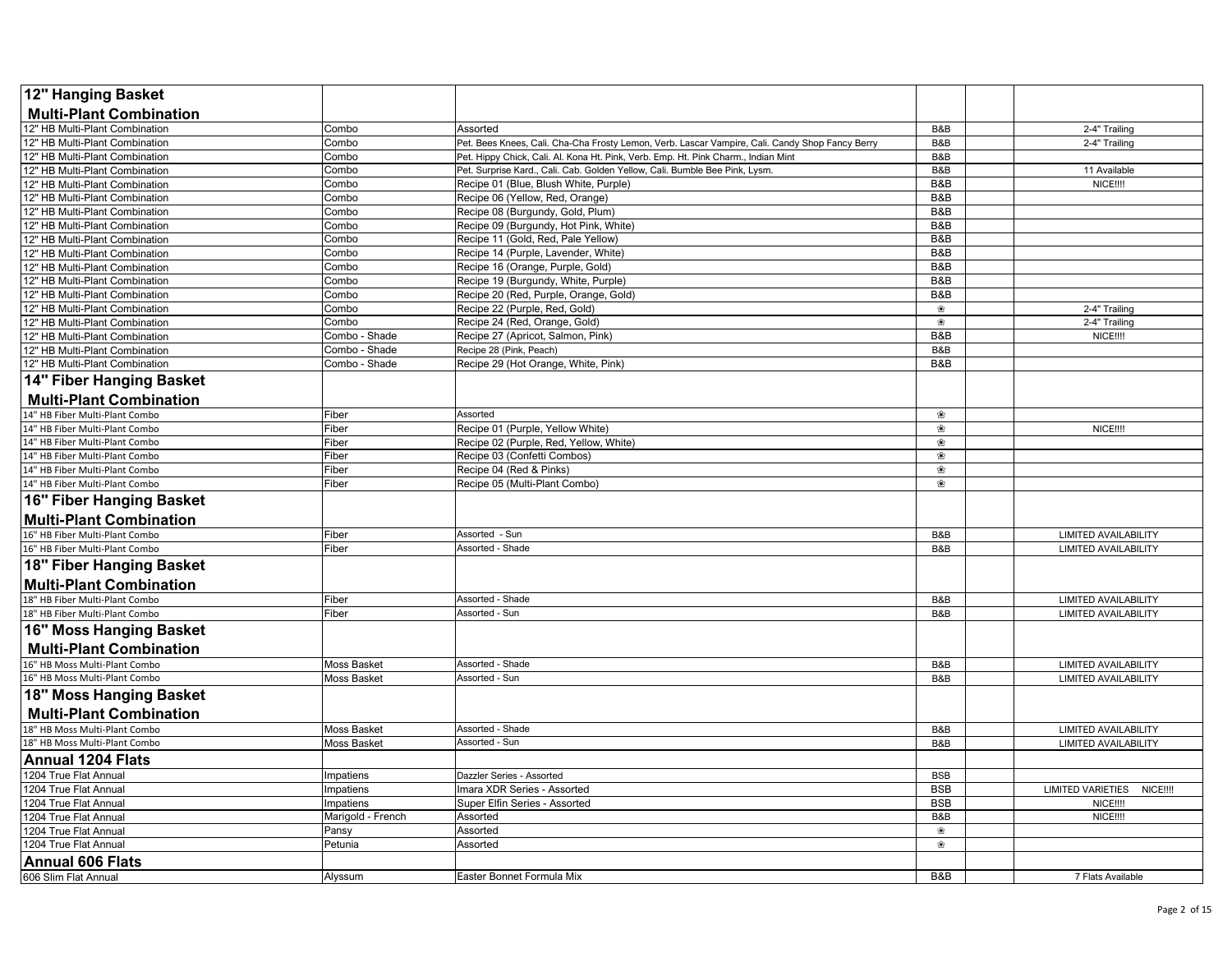| 606 Slim Flat Annual                                                           | Alyssum                   | Easter Bonnet Violet                           | B&B        | 2 Flats Available                       |
|--------------------------------------------------------------------------------|---------------------------|------------------------------------------------|------------|-----------------------------------------|
| 606 Slim Flat Annual                                                           | Alyssum                   | Giga White                                     | ❀          | <b>NICE!!!!</b>                         |
| 606 Slim Flat Annual                                                           | Alyssum                   | <b>Wonderland Mulberry Mix</b>                 | B&B        | 3 Flats Available                       |
| 606 Slim Flat Annual                                                           | Gazania                   | Kiss - Frosty Mix                              | <b>BSB</b> |                                         |
| 606 Slim Flat Annual                                                           | Gazania                   | Kiss Frosty - White Flame                      | <b>BSB</b> |                                         |
| 606 Slim Flat Annual                                                           | Gazania                   | <b>Kiss Orange</b>                             | <b>BSB</b> | 2 Flats Available                       |
| 606 Slim Flat Annual                                                           | Gazania                   | Kiss Yellow Flame                              | <b>BSB</b> |                                         |
| 606 Slim Flat Annual                                                           | Marigold - African        | Inca II - Deep Orange                          | <b>BUD</b> | 20 Flats Available                      |
| 606 Slim Flat Annual                                                           | Marigold - African        | Inca II - Primrose                             | <b>BUD</b> | 15 Flats Available                      |
| 606 Slim Flat Annual                                                           | Mimulus                   | <b>Ball Magic Mix</b>                          | B&B        |                                         |
| 606 Slim Flat Annual                                                           | Mimulus                   | Magic Spring Blossom Mix                       | B&B        |                                         |
| 606 Slim Flat Annual                                                           | Pansy                     | Assorted                                       | ❀          |                                         |
| 606 Slim Flat Annual                                                           | Petunia                   | Assorted                                       | ❀          |                                         |
| 606 Slim Flat Annual                                                           | Salvia                    | Sizzler Purple                                 | B&B        | 5 Flats Available                       |
| <b>Annual 804 Flats</b>                                                        |                           |                                                |            |                                         |
| 804 Jumbo Flat - Wave Petunia                                                  | Petunia                   | Assorted                                       | B&B        |                                         |
| <b>Annual 2.5" 3201 Flats</b>                                                  |                           |                                                |            |                                         |
|                                                                                |                           |                                                |            |                                         |
| 2.5" Sq Pot Accent Standard (32/Flat)                                          | Dracaena                  | indivisa                                       | ❀          |                                         |
| 2.5" Sq Pot Accent Standard (32/Flat)                                          | Hedera                    | Asterisk                                       | ❀          | New 2022                                |
| 2.5" Sq Pot Accent Standard (32/Flat)                                          | Hedera                    | Duckfoot                                       | ❀          | New 2022                                |
| 2.5" Sq Pot Accent Standard (32/Flat)                                          | Hedera<br>Lobularia       | Glacier<br><b>White Stream</b>                 | ❀<br>❀     | New 2022<br>New 2022<br><b>NICE!!!!</b> |
| 2.5" Sq Pot Accent Standard (32/Flat)                                          |                           |                                                | ❀          |                                         |
| 2.5" Sq Pot Accent Standard (32/Flat)                                          | vsimachia<br>Muhlenbeckia | Karat                                          | ❀          | New 2022                                |
| 2.5" Sq Pot Accent Standard (32/Flat)                                          | Satureja                  | complexa Small Leaf<br><b>Indian Mint</b>      | ❀          |                                         |
| 2.5" Sq Pot Accent Standard (32/Flat)<br>2.5" Sq Pot Accent Standard (32/Flat) |                           |                                                | ❀          |                                         |
| 2.5" Sq Pot Accent Standard (32/Flat)                                          | Vinca<br>Vinca            | Expoflora (High Color)<br>Maculata             | ❀          |                                         |
| 2.5" Sq Pot Accent Standard (32/Flat)                                          | Vinca                     | variegata                                      | ❀          |                                         |
|                                                                                |                           |                                                |            |                                         |
| 4.5" Pot Annual Premium                                                        |                           |                                                |            |                                         |
| 4.5" Pot Annual Premium (10/Flat)                                              | Ageratum                  | <b>Bumble Silver</b>                           | <b>BUD</b> | New 2022<br>SMALL                       |
| 4.5" Pot Annual Premium (10/Flat)                                              | Angelonia                 | Angelmist Berry Sparkler                       | GRN        | 6 Flats Available                       |
| 4.5" Pot Annual Premium (10/Flat)                                              | Angelonia                 | <b>Angelmist Spreading White</b>               | <b>BUD</b> | 3 Flats Available                       |
| 4.5" Pot Annual Premium (10/Flat)                                              | Angelonia                 | Archangel Cherry Red                           | <b>GRN</b> | 8 Flats Available                       |
| 4.5" Pot Annual Premium (10/Flat)                                              | Angelonia                 | Archangel Raspberry                            | GRN        | 6 Flats Available                       |
| 4.5" Pot Annual Premium (10/Flat)                                              | Angelonia                 | Archangel White                                | <b>BUD</b> | 15 Flats Available                      |
| 4.5" Pot Annual Premium (10/Flat)                                              | Artemisia                 | Sea Salt                                       | ❀          | SMALL 6 Flats Available                 |
| 4.5" Pot Annual Premium (12/Flat)                                              | Begonia                   | <b>Amstel Veronica</b>                         | <b>BUD</b> | 5 Flats Available                       |
| 4.5" Pot Annual Premium (10/Flat)                                              | Begonia                   | Big Pink w/Green Leaf                          | B&B<br>B&B |                                         |
| 4.5" Pot Annual Premium (10/Flat)                                              | Begonia                   | Big Red w/Green Leaf<br>Move 2 Joy Passion Red | <b>GRN</b> | New 2022 5 Flats Available              |
| 4.5" Pot Annual Premium (12/Flat)<br>4.5" Pot Annual Premium (12/Flat)         | Begonia<br>Begonia        | Move 2 Joy Pink                                | <b>BUD</b> | 10 Flats Available                      |
|                                                                                |                           | Move 2 Joy White                               | <b>BUD</b> | 5 Flats Available                       |
| 4.5" Pot Annual Premium (12/Flat)<br>4.5" Pot Annual Premium (10/Flat)         | Begonia<br>Begonia        | Rex - Shadow King Lemon Love                   | ❀          | New 2022<br>12 Flats Available          |
| 4.5" Pot Annual Premium (10/Flat)                                              | Begonia                   | Rhine Borias (Soft Pink)                       | <b>GRN</b> | New 2022 5 Flats Available              |
| 4.5" Pot Annual Premium (10/Flat)                                              | Brachyscome               | Radiant Magenta                                | <b>BSB</b> | 20 Flats Available                      |
| 4.5" Pot Annual Premium (10/Flat)                                              | Calibrachoa               | <b>Cabaret Bright White</b>                    | B&B        |                                         |
| 4.5" Pot Annual Premium (10/Flat)                                              | Calibrachoa               | Cabaret Deep Blue                              | B&B        | 12 Flats Available                      |
| 4.5" Pot Annual Premium (10/Flat)                                              | Calibrachoa               | Cabaret Golden Yellow                          | B&B        | 20 Flats Available                      |
| 4.5" Pot Annual Premium (10/Flat)                                              | Calibrachoa               | Cabaret Light Pink                             | B&B        |                                         |
| 4.5" Pot Annual Premium (10/Flat)                                              | Calibrachoa               | <b>Cabaret Midnight Blue</b>                   | B&B        |                                         |
| 4.5" Pot Annual Premium (10/Flat)                                              | Calibrachoa               | Cabaret Neon Rose                              | B&B        | 20 Flats Available                      |
| 4.5" Pot Annual Premium (10/Flat)                                              | Calibrachoa               | Cabaret Orange Improved                        | B&B        |                                         |
| 4.5" Pot Annual Premium (10/Flat)                                              | Calibrachoa               | Cabaret Pink Improved                          | B&B        |                                         |
| 4.5" Pot Annual Premium (10/Flat)                                              | Calibrachoa               | Cabaret Rose Improved                          | B&B        | 17 Flats Available                      |
| 4.5" Pot Annual Premium (10/Flat)                                              | Calibrachoa               | Cha-Cha Diva Apricot                           | B&B        | 18 Flats Available                      |
| 4.5" Pot Annual Premium (10/Flat)                                              | Calibrachoa               | Cha-Cha Frosty Lemon                           | B&B        | 17 Flats Available                      |
| 4.5" Pot Annual Premium (10/Flat)                                              | Calibrachoa               | Cha-Cha Hot Pink                               | B&B        | 18 Flats Available                      |
|                                                                                |                           |                                                |            |                                         |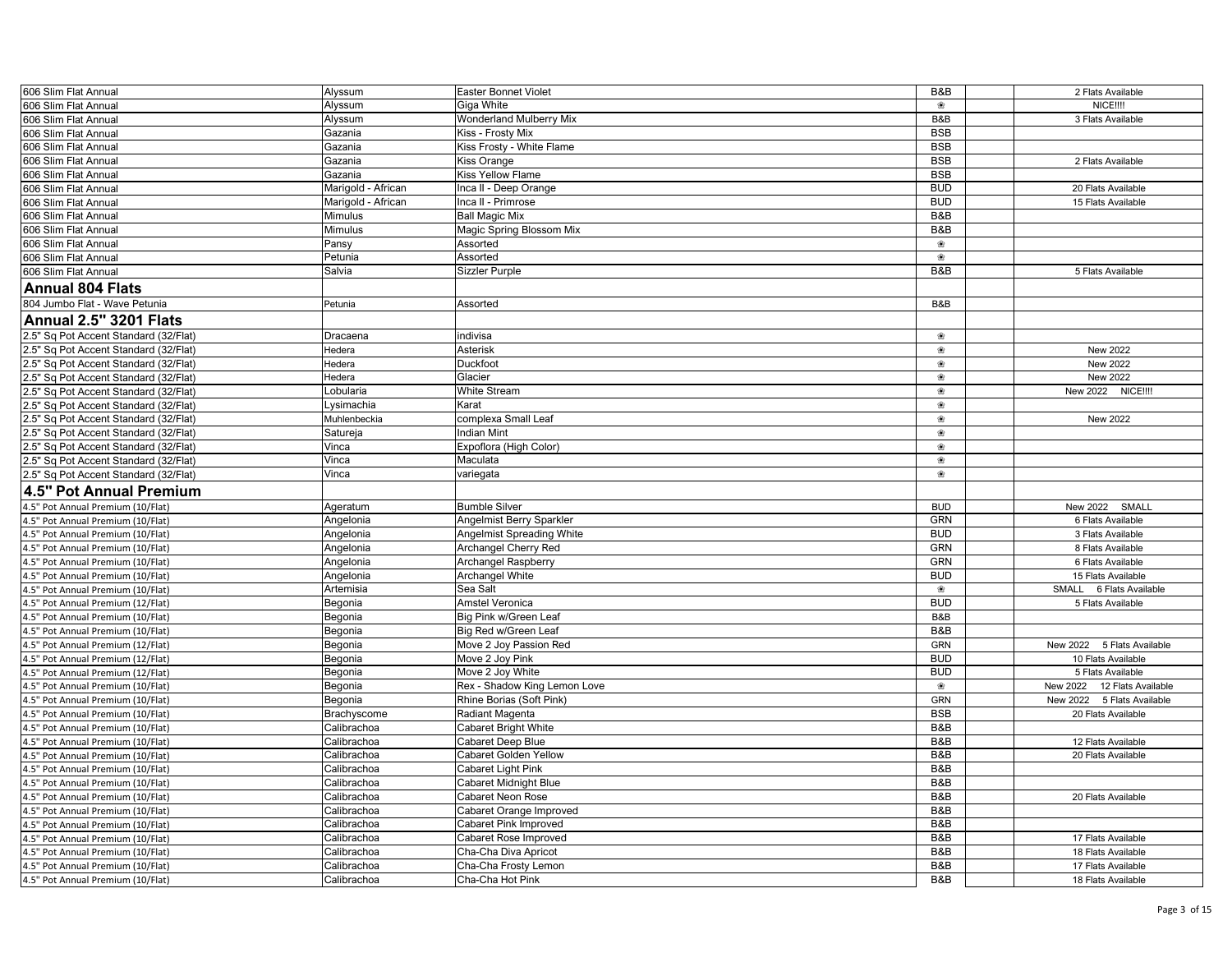| 4.5" Pot Annual Premium (10/Flat) | Calibrachoa | Cha-Cha Red                         | B&B        | 18 Flats Available             |
|-----------------------------------|-------------|-------------------------------------|------------|--------------------------------|
| 4.5" Pot Annual Premium (10/Flat) | Calibrachoa | Cha-Cha Tangerine                   | B&B        | New 2022 18 Flats Available    |
| 4.5" Pot Annual Premium (10/Flat) | Calibrachoa | Conga Dark Blue                     | B&B        | 18 Flats Available             |
| 4.5" Pot Annual Premium (10/Flat) | Calibrachoa | Conga Rose Kiss                     | B&B        | 16 Flats Available<br>SMAL     |
| 4.5" Pot Annual Premium (10/Flat) | Calibrachoa | Hula Amethyst                       | B&B        | 20 Flats Available             |
| 4.5" Pot Annual Premium (10/Flat) | Calibrachoa | Hula Appleblossom                   | B&B        | 20 Flats Available             |
| 4.5" Pot Annual Premium (10/Flat) | Calibrachoa | Hula Blue                           | B&B        | 10 Flats Available             |
| 4.5" Pot Annual Premium (10/Flat) | Calibrachoa | Hula Gold Medal                     | B&B        | 18 Flats Available             |
| 4.5" Pot Annual Premium (10/Flat) | Calibrachoa | Hula Hot Pink                       | B&B        | 16 Flats Available             |
| 4.5" Pot Annual Premium (10/Flat) | Calibrachoa | Hula Orange                         | B&B        | 10 Flats Available             |
| 4.5" Pot Annual Premium (10/Flat) | Calibrachoa | Hula Soft Pink                      | <b>BUD</b> | 20 Flats Available             |
| 4.5" Pot Annual Premium (10/Flat) | Calibrachoa | Minifamous Neo Double Deep Yellow   | B&B        | 6 Flats Available              |
| 4.5" Pot Annual Premium (10/Flat) | Calibrachoa | Minifamous Neo Double Orangetastic  | <b>BSB</b> | 20 Flats Available             |
| 4.5" Pot Annual Premium (10/Flat) | Calibrachoa | Minifamous Neo Double Pink          | B&B        | 6 Flats Available              |
| 4.5" Pot Annual Premium (10/Flat) | Calibrachoa | Minifamous Neo Double Purple        | <b>BSB</b> | 7 Flats Available              |
| 4.5" Pot Annual Premium (10/Flat) | Calibrachoa | Minifamous Neo Double Silver Blue   | <b>BSB</b> | 12 Flats Available             |
| 4.5" Pot Annual Premium (10/Flat) | Calibrachoa | Minifamous Uno Double Dark Blue     | B&B        | 10 Flats Available             |
| 4.5" Pot Annual Premium (10/Flat) | Calibrachoa | Minifamous Uno Double Orange Flame  | <b>BSB</b> | New 2022<br>6 Flats Available  |
| 4.5" Pot Annual Premium (10/Flat) | Calibrachoa | Minifamous Uno Double Pinktastic    | B&B        |                                |
| 4.5" Pot Annual Premium (10/Flat) | Calibrachoa | Minifamous Uno Double Plumtastic    | <b>BSB</b> | 12 Flats Available             |
| 4.5" Pot Annual Premium (10/Flat) | Calibrachoa | Minifamous Uno Double Red           | B&B        | 6 Flats Available              |
| 4.5" Pot Annual Premium (10/Flat) | Calibrachoa | Minifamous Uno Violet Star          | <b>BSB</b> | 5 Flats Available              |
| 4.5" Pot Annual Premium (10/Flat) | Calibrachoa | Minifamous Uno Yellow Red Vein      | B&B        | 12 Flats Available             |
| 4.5" Pot Annual Premium (10/Flat) | Calibrachoa | Rainbow Parisian Pink               | <b>BUD</b> | New 2022<br>20 Flats Available |
| 4.5" Pot Annual Premium (10/Flat) | Calibrachoa | Rainbow Tiger Tail                  | B&B        | New 2022<br>15 Flats Available |
| 4.5" Pot Annual Premium (10/Flat) | Calibrachoa | Skywalker                           | B&B        | 18 Flats Available             |
| 4.5" Pot Annual Premium (10/Flat) | Cuphea      | Funny Face                          | B&B        | New 2022                       |
| 4.5" Pot Annual Premium (10/Flat) | Dahlia      | <b>City Lights Orange</b>           | <b>BUD</b> | New 2022                       |
| 4.5" Pot Annual Premium (10/Flat) | Dahlia      | <b>City Lights Yellow</b>           | <b>BUD</b> |                                |
| 4.5" Pot Annual Premium (10/Flat) | Dahlia      | Dahlinova Carolina Orange           | <b>BUD</b> | 20 Flats Available             |
| 4.5" Pot Annual Premium (10/Flat) | Dahlia      | Dahlinova Lisa Dark Pink            | <b>BUD</b> | 20 Flats Available             |
| 4.5" Pot Annual Premium (10/Flat) | Dahlia      | Dahlinova Lisa White                | <b>BUD</b> | 20 Flats Available             |
| 4.5" Pot Annual Premium (10/Flat) | Dahlia      | Dahlinova Montana Yellow            | <b>BUD</b> |                                |
| 4.5" Pot Annual Premium (10/Flat) | Dahlia      | Dahlinova Oregon                    | <b>BUD</b> |                                |
| 4.5" Pot Annual Premium (10/Flat) | Dahlia      | Dreamy Eyes                         | <b>BUD</b> | 8 Flats Available              |
| 4.5" Pot Annual Premium (10/Flat) | Dahlia      | Dreamy Fantasy                      | <b>BUD</b> |                                |
| 4.5" Pot Annual Premium (10/Flat) | Dahlia      | Dreamy Nights (Pink/Purple Bicolor) | <b>BUD</b> | 18 Flats Available             |
| 4.5" Pot Annual Premium (10/Flat) | Dahlia      | Fresco Mix                          | <b>BUD</b> |                                |
| 4.5" Pot Annual Premium (10/Flat) | Dahlia      | Hypnotic Icarus                     | <b>GRN</b> |                                |
| 4.5" Pot Annual Premium (10/Flat) | Dahlia      | <b>Hypnotic Lavender</b>            | <b>GRN</b> | 18 Flats Available             |
| 4.5" Pot Annual Premium (10/Flat) | Dahlia      | <b>Hypnotic Red</b>                 | <b>BUD</b> |                                |
| 4.5" Pot Annual Premium (10/Flat) | Dahlia      | LaBella Medio Fun Rose Fun          | <b>GRN</b> | New 2022<br>18 Flats Available |
| 4.5" Pot Annual Premium (10/Flat) | Dahlia      | LaBella Medio Yellow                | B&B        | New 2022                       |
| 4.5" Pot Annual Premium (10/Flat) | Dahlia      | <b>Mystic Dreamer</b>               | <b>GRN</b> | New 2022                       |
| 4.5" Pot Annual Premium (10/Flat) | Dahlia      | Mystic Illusion (Yellow)            | <b>GRN</b> |                                |
| 4.5" Pot Annual Premium (10/Flat) | Dahlia      | Painter Berry Impressions           | <b>BUD</b> |                                |
| 4.5" Pot Annual Premium (12/Flat) | Dahlia      | Painter Sunfire                     | <b>GRN</b> |                                |
| 4.5" Pot Annual Premium (12/Flat) | Dahlia      | Painter Sunshine                    | <b>BUD</b> | 10 Flats Available             |
| 4.5" Pot Annual Premium (10/Flat) | Dahlia      | Starsister Double Crimson Picotee   | <b>BUD</b> |                                |
| 4.5" Pot Annual Premium (10/Flat) | Dahlia      | Starsister Red & White              | <b>BUD</b> |                                |
| 4.5" Pot Annual Premium (10/Flat) | Dahlia      | <b>Starsister Red Stripes</b>       | <b>BUD</b> | 20 Flats Available             |
| 4.5" Pot Annual Premium (10/Flat) | Dahlia      | Starsister Scarlet & Yellow         | B&B        |                                |
| 4.5" Pot Annual Premium (10/Flat) | Dahlia      | <b>Starsister Yellow Stripes</b>    | GRN        |                                |
| 4.5" Pot Annual Premium (10/Flat) | Dahlia      | <b>Temptation Golden</b>            | GRN        |                                |
| 4.5" Pot Annual Premium (10/Flat) | Dahlia      | <b>Temptation Lavender</b>          | <b>BUD</b> |                                |
| 4.5" Pot Annual Premium (10/Flat) | Dahlia      | <b>Temptation Yellow</b>            | <b>BUD</b> |                                |
| 4.5" Pot Annual Premium (10/Flat) | Euphorbia   | <b>Ascot Rainbow</b>                | <b>GRN</b> | 19 Flats Available             |
| 4.5" Pot Annual Premium (10/Flat) | Euphorbia   | Medea                               | ❀          | 7 Flats Available              |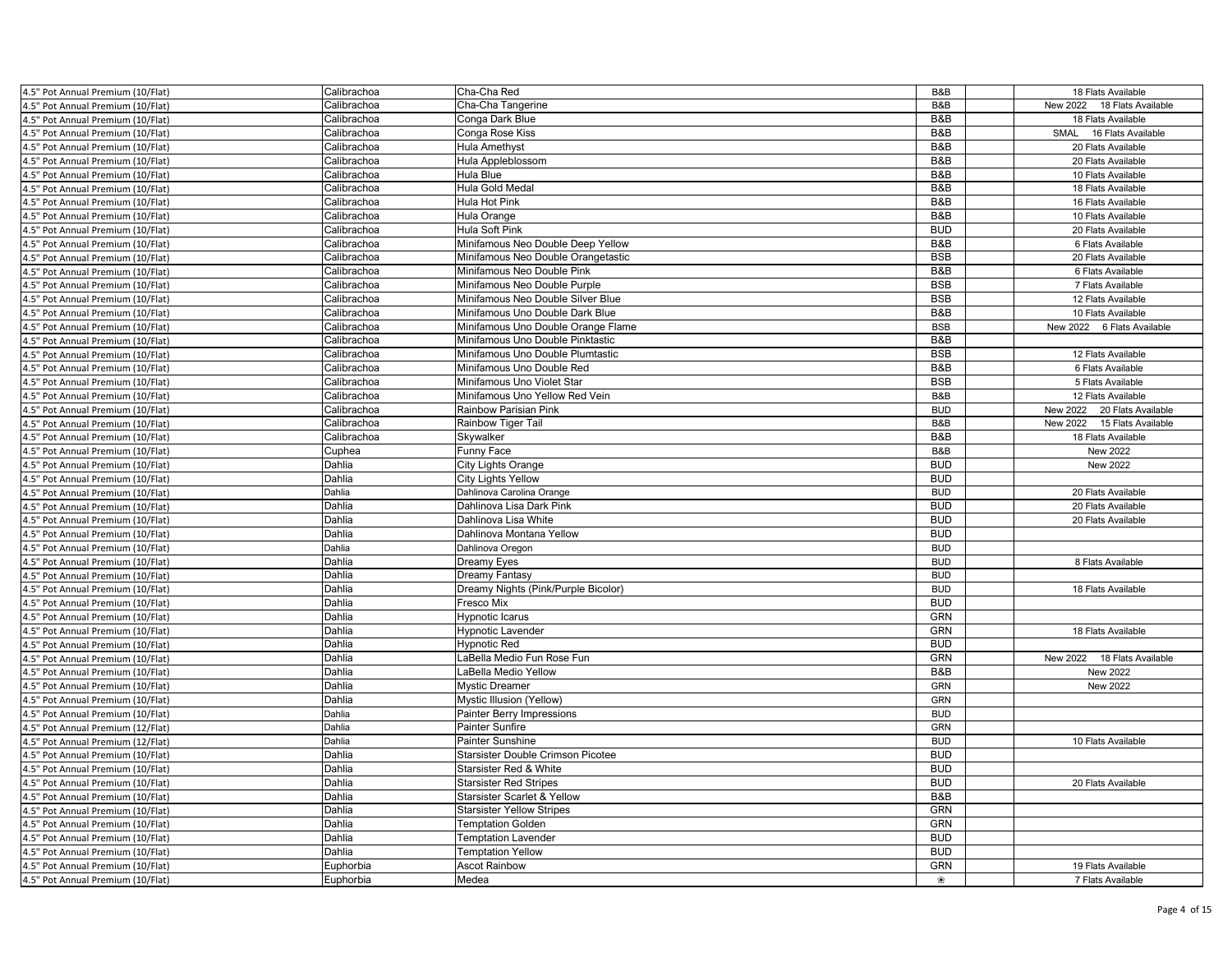| 4.5" Pot Annual Premium (10/Flat)                                      | Euphorbia     | <b>Starblast White</b>             | B&B                      | New 2022 5 Flats Available             |
|------------------------------------------------------------------------|---------------|------------------------------------|--------------------------|----------------------------------------|
| 4.5" Pot Annual Premium (10/Flat)                                      | Gerbera Daisy | Mega Revolution Yellow w/Dark Eye  | B&B                      | New 2022                               |
| 4.5" Pot Annual Premium (10/Flat)                                      | Gerbera Daisy | <b>Revolution Orange Dark Eye</b>  | B&B                      |                                        |
| 4.5" Pot Annual Premium (10/Flat)                                      | mpatien       | Spectra Bright Red                 | <b>GRN</b>               | 5 Flats Available                      |
| 4.5" Pot Annual Premium (10/Flat)                                      | mpatien       | SunPatiens Compact Coral Pink      | <b>BSB</b>               |                                        |
| 4.5" Pot Annual Premium (10/Flat)                                      | mpatien       | SunPatiens Compact Deep Red        | <b>BUD</b>               | New 2022                               |
| 4.5" Pot Annual Premium (10/Flat)                                      | mpatien       | SunPatiens Compact Deep Rose       | <b>BUD</b>               |                                        |
| 4.5" Pot Annual Premium (10/Flat)                                      | mpatien       | SunPatiens Compact Electric Orange | <b>BSB</b>               | 13 Flats Available                     |
| 4.5" Pot Annual Premium (10/Flat)                                      | mpatien       | SunPatiens Compact Hot Coral       | <b>BSB</b>               | 18 Flats Available                     |
| 4.5" Pot Annual Premium (10/Flat)                                      | mpatien       | SunPatiens Compact Hot Pink        | <b>BSB</b>               |                                        |
| 4.5" Pot Annual Premium (10/Flat)                                      | mpatien       | SunPatiens Compact Orchid Blush    | <b>BSB</b>               | 13 Flats Available                     |
| 4.5" Pot Annual Premium (10/Flat)                                      | mpatien       | SunPatiens Compact Rose Glow       | <b>BSB</b>               | 18 Flats Available                     |
| 4.5" Pot Annual Premium (10/Flat)                                      | mpatien       | SunPatiens Compact Royal Magenta   | <b>BSB</b>               | 16 Flats Available                     |
| 4.5" Pot Annual Premium (10/Flat)                                      | mpatien       | SunPatiens Compact Tropical Rose   | <b>GRN</b>               |                                        |
| 4.5" Pot Annual Premium (10/Flat)                                      | mpatien       | <b>SunPatiens Compact White</b>    | <b>BSB</b>               | 18 Flats Available                     |
| 4.5" Pot Annual Premium (10/Flat)                                      | pomoea        | Floramia Limon                     | ❀                        | New 2022                               |
| .5" Pot Annual Premium (10/Flat)                                       | pomoea        | Floramia Limon Wedge               | ❀                        | New 2022 6 Flats Available             |
| 4.5" Pot Annual Premium (10/Flat)                                      | pomoea        | Floramia Rosso                     | ❀                        |                                        |
| 4.5" Pot Annual Premium (10/Flat)                                      | pomoea        | Floramia Verdino                   | ❀                        | 15 Flats Available                     |
| 4.5" Pot Annual Premium (10/Flat)                                      | pomoea        | Marguerite                         | ❀                        |                                        |
| 4.5" Pot Annual Premium (10/Flat)                                      | pomoea        | Sweet Georgia Black Maple          | ❀                        | New 2022<br>16 Flats Available         |
| 4.5" Pot Annual Premium (10/Flat)                                      | pomoea        | Sweet Georgia Deep Purple          | ❀                        | 12 Flats Available                     |
| 4.5" Pot Annual Premium (10/Flat)                                      | pomoea        | Sweet Georgia Heart Light Green    | ❀                        |                                        |
| .5" Pot Annual Premium (10/Flat)                                       | pomoea        | Sweet Georgia Heart Red            | $\circledast$            | 10 Flats Available                     |
| 4.5" Pot Annual Premium (10/Flat)                                      | pomoea        | Sweet Georgia Splash Green         | இ                        | New 2022                               |
| 4.5" Pot Annual Premium (10/Flat)                                      | antana.       | Evita Red                          | <b>GRN</b>               | 4 Flats Available                      |
| 4.5" Pot Annual Premium (10/Flat)                                      | Lantana       | Havana Cherry                      | <b>GRN</b>               | New 2022                               |
| 4.5" Pot Annual Premium (10/Flat)                                      | Lantana       | Havana Gold                        | <b>GRN</b>               | New 2022                               |
| 4.5" Pot Annual Premium (10/Flat)                                      | .antana       | Havana Harvest Moon                | GRN                      | New 2022                               |
|                                                                        |               |                                    |                          |                                        |
| 4.5" Pot Annual Premium (10/Flat)                                      | Lantana       | Havana Pink Sky                    | GRN                      | New 2022<br>SMALL<br>9 Flats Available |
| .5" Pot Annual Premium (10/Flat)                                       | antana        | Havana Sunset                      | <b>GRN</b>               | New 2022                               |
| 4.5" Pot Annual Premium (10/Flat)                                      | Lantana       | Lucky Flame                        | <b>BSB</b>               |                                        |
| .5" Pot Annual Premium (10/Flat)                                       | Lantana       | Lucky Pink                         | <b>BUD</b>               | New 2022                               |
| 4.5" Pot Annual Premium (10/Flat)                                      | Lantana       | Lucky Pot of Gold                  | <b>BSB</b>               | <b>SMALL</b>                           |
| 4.5" Pot Annual Premium (10/Flat)                                      | antana.       | Lucky Red                          | <b>BUD</b>               |                                        |
| 4.5" Pot Annual Premium (10/Flat)                                      | .antana       | Shamrock Orange Flame              | GRN                      | 8 Flats Available                      |
| 4.5" Pot Annual Premium (10/Flat)                                      | .obelia       | <b>Hot Brilliant Blue</b>          | B&B                      |                                        |
| 4.5" Pot Annual Premium (10/Flat)                                      | obelia.       | <b>Hot Purple</b>                  | B&B                      |                                        |
| 4.5" Pot Annual Premium (10/Flat)                                      | Lobelia       | Hot Snow White                     | B&B                      | 3 Flats Available                      |
| .5" Pot Annual Premium (10/Flat)                                       | Mimulus       | Mai Tai Red                        | <b>BUD</b>               | New 2022 20 Flats Available            |
| 4.5" Pot Annual Premium (10/Flat)                                      | Nemesia       | <b>Escential Blueberry Custard</b> | B&B                      | 6 Flats Available                      |
| 4.5" Pot Annual Premium (10/Flat)                                      | Nemesia       | <b>Escential Bumbleberry</b>       | B&B                      | 15 Flats Available                     |
| 4.5" Pot Annual Premium (10/Flat)                                      | Nemesia       | <b>Escential Sugarberry</b>        | B&B                      | 8 Flats Available                      |
| 4.5" Pot Annual Premium (10/Flat)                                      | Nemesia       | Nesia Bananaberry                  | <b>BSB</b>               | New 2022 6 Flats Available             |
| 4.5" Pot Annual Premium (10/Flat)                                      | Nemesia       | Nesia Inca                         | B&B                      | New 2022 5 Flats Available             |
| 4.5" Pot Annual Premium (10/Flat)                                      | Origanum      | Bellissimo                         | ❀                        | 7 Flats Available                      |
| 4.5" Pot Annual Premium (10/Flat)                                      | Osteospermum  | <b>Blue Eyed Beauty</b>            | <b>BUD</b>               | 7 Flats Available                      |
| 4.5" Pot Annual Premium (10/Flat)                                      | Osteospermum  | Margarita Bronze Flare             | <b>BSB</b>               | 5 Flats Available                      |
| 4.5" Pot Annual Premium (10/Flat)                                      | Osteospermum  | Margarita Dark Pink                | <b>BSB</b>               | 7 Flats Available                      |
| 4.5" Pot Annual Premium (10/Flat)                                      | Osteospermum  | Margarita Kardinal                 | <b>BSB</b>               | 12 Flats Available                     |
| 4.5" Pot Annual Premium (10/Flat)                                      | Osteospermum  | Margarita Orange Flare             | <b>BSB</b>               |                                        |
| 4.5" Pot Annual Premium (10/Flat)                                      | Osteospermum  | Margarita Purple                   | <b>BUD</b>               | 9 Flats Available                      |
| 4.5" Pot Annual Premium (10/Flat)                                      | Osteospermum  | Margarita Rioja Red                | <b>BSB</b>               | 16 Flats Available                     |
| 4.5" Pot Annual Premium (10/Flat)                                      | Osteospermum  | Margarita White                    | <b>BSB</b>               | 12 Flats Available                     |
| 4.5" Pot Annual Premium (10/Flat)                                      | Osteospermum  | Serenity Red                       | <b>BSB</b>               | 18 Flats Available                     |
| 4.5" Pot Annual Premium (10/Flat)                                      | Osteospermum  | <b>Tradewinds Bronze</b>           | B&B                      | 6 Flats Available                      |
| 4.5" Pot Annual Premium (10/Flat)<br>4.5" Pot Annual Premium (10/Flat) | Osteospermum  | <b>Voltage Yellow</b>              | <b>BSB</b><br><b>BUD</b> | 8 Flats Available                      |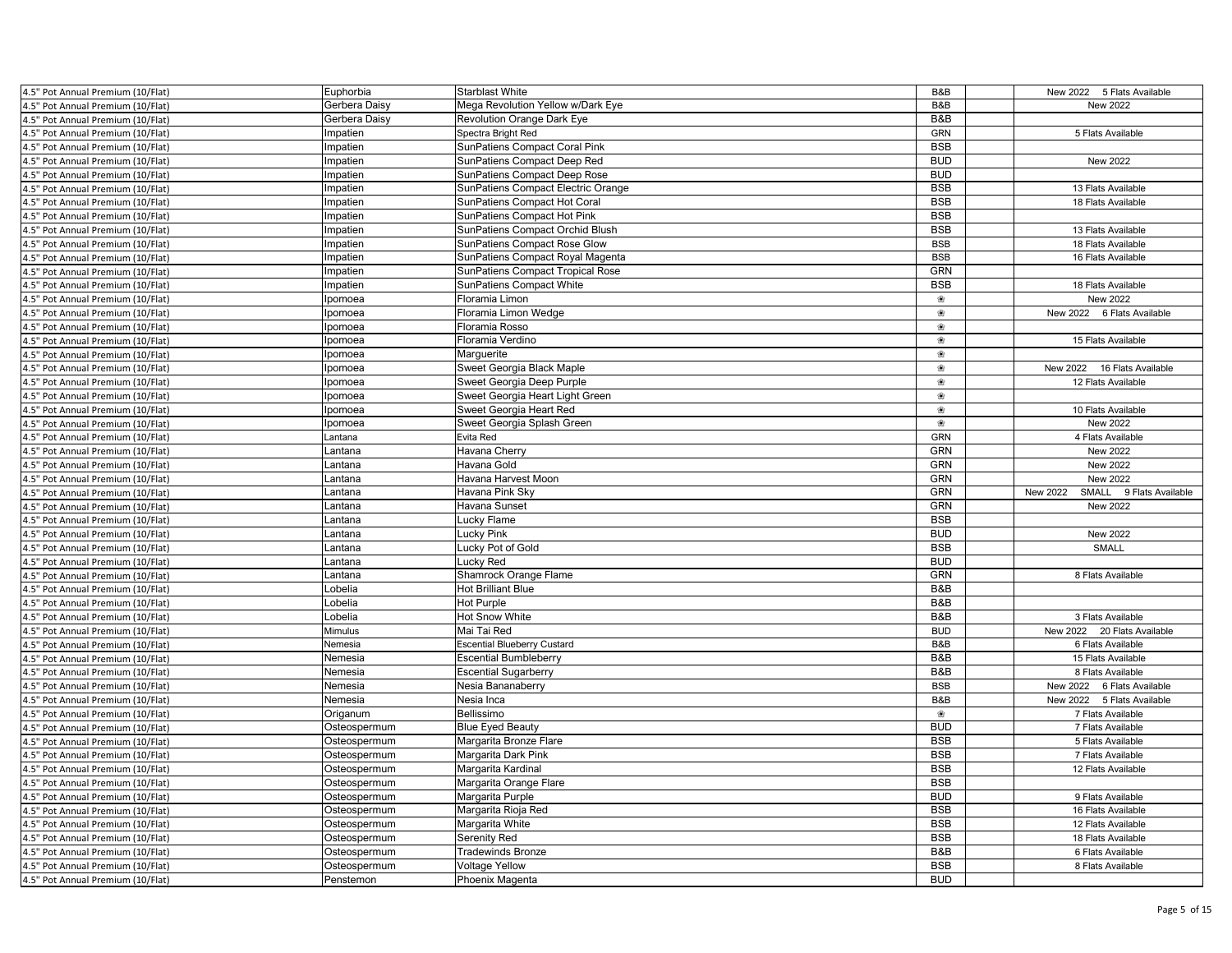| 4.5" Pot Annual Premium (10/Flat) | Penstemon | <b>Phoenix Pink</b>             | <b>BUD</b> | 11 Flats Available             |
|-----------------------------------|-----------|---------------------------------|------------|--------------------------------|
| 4.5" Pot Annual Premium (10/Flat) | Penstemon | Phoenix Red                     | <b>BUD</b> |                                |
| 4.5" Pot Annual Premium (10/Flat) | Penstemon | <b>Phoenix Violet</b>           | <b>BUD</b> | 18 Flats Available             |
| 4.5" Pot Annual Premium (10/Flat) | Petchoa   | Supercal Premium Bordeaux       | B&B        | 18 Flats Available<br>New 2022 |
| 4.5" Pot Annual Premium (10/Flat) | Petchoa   | Supercal Premium Caramel Yellow | <b>BSB</b> | 12 Flats Available             |
| 4.5" Pot Annual Premium (10/Flat) | Petchoa   | Supercal Premium Cinnamon       | <b>BSB</b> | 18 Flats Available             |
| 4.5" Pot Annual Premium (10/Flat) | Petchoa   | Supercal Premium French Vanilla | B&B        | 8 Flats Available              |
| 4.5" Pot Annual Premium (12/Flat) | Petchoa   | Supercal Premium Orange Susnet  | <b>BSB</b> | 14 Flats Available             |
| 4.5" Pot Annual Premium (10/Flat) | Petchoa   | Supercal Premium Yellow Sun     | B&B        | New 2022                       |
| 4.5" Pot Annual Premium (10/Flat) | Petunia   | Amore Heart & Soul              | B&B        | 18 Flats Available             |
| 4.5" Pot Annual Premium (10/Flat) | Petunia   | Amore King of Hearts            | B&B        | 2 Flats Available              |
| 4.5" Pot Annual Premium (12/Flat) | Petunia   | Amore Purple                    | B&B        | 3 Flats Available              |
| 4.5" Pot Annual Premium (10/Flat) | Petunia   | Amore Queen of Hearts           | B&B        | 14 Flats Available             |
| 4.5" Pot Annual Premium (10/Flat) | Petunia   | <b>Bees Knees</b>               | B&B        |                                |
| 4.5" Pot Annual Premium (10/Flat) | Petunia   | <b>Black Magic</b>              | B&B        | 7 Flats Available              |
| 4.5" Pot Annual Premium (10/Flat) | Petunia   | <b>Blanket Blue Star</b>        | <b>BSB</b> | 20 Flats Available             |
| 4.5" Pot Annual Premium (12/Flat) | Petunia   | <b>Blanket Red</b>              | B&B        | 3 Flats Available              |
| 4.5" Pot Annual Premium (12/Flat) | Petunia   | <b>Blanket Rose</b>             | B&B        |                                |
| 4.5" Pot Annual Premium (10/Flat) | Petunia   | <b>Blanket Rose Star</b>        | B&B        |                                |
| 4.5" Pot Annual Premium (10/Flat) | Petunia   | <b>Blanket Zinfandel</b>        | B&B        | 12 Flats Available             |
| 4.5" Pot Annual Premium (10/Flat) | Petunia   | Capella Burgundy                | B&B        |                                |
| 4.5" Pot Annual Premium (10/Flat) | Petunia   | Capella Coral                   | B&B        | 3 Flats Available              |
| 4.5" Pot Annual Premium (10/Flat) | Petunia   | Capella Hello Yellow            | B&B        | New 2022 10 Flats Available    |
| 4.5" Pot Annual Premium (10/Flat) | Petunia   | Capella Indigo                  | B&B        |                                |
| 4.5" Pot Annual Premium (10/Flat) | Petunia   | Capella Neon Pink               | B&B        |                                |
| 4.5" Pot Annual Premium (10/Flat) | Petunia   | Capella Pink Lace               | B&B        | 17 Flats Available             |
| 4.5" Pot Annual Premium (10/Flat) | Petunia   | Capella Purple                  | B&B        | 16 Flats Available             |
| 4.5" Pot Annual Premium (10/Flat) | Petunia   | Capella Salmon                  | B&B        | Small 8 Flats Available        |
| 4.5" Pot Annual Premium (10/Flat) | Petunia   | Cascadias Autumn Mystery        | B&B        | 5 Flats Available              |
| 4.5" Pot Annual Premium (10/Flat) | Petunia   | Cascadias Indian Summer         | B&B        | 12 Flats Available             |
| 4.5" Pot Annual Premium (10/Flat) | Petunia   | Cascadias Purple Gem            | B&B        | 18 Flats Available             |
| 4.5" Pot Annual Premium (10/Flat) | Petunia   | Cascadias Rim Chianti           | B&B        | 15 Flats Available             |
| 4.5" Pot Annual Premium (12/Flat) | Petunia   | Cascadias Rim Magenta           | <b>BSB</b> | 9 Flats Available              |
| 4.5" Pot Annual Premium (10/Flat) | Petunia   | Cascadias Rim Violet            | B&B        |                                |
| 4.5" Pot Annual Premium (10/Flat) | Petunia   | Color Rush Blue                 | B&B        | 15 Flats Available             |
| 4.5" Pot Annual Premium (10/Flat) | Petunia   | Color Rush Pink                 | B&B        | 18 Flats Available             |
| 4.5" Pot Annual Premium (10/Flat) | Petunia   | <b>Color Rush Purple</b>        | B&B        | 18 Flats Available             |
| 4.5" Pot Annual Premium (10/Flat) | Petunia   | Color Rush Red                  | B&B        | New 2022<br>18 Flats Available |
| 4.5" Pot Annual Premium (10/Flat) | Petunia   | <b>ColorBlitz Blue Stardst</b>  | B&B        | 12 Flats Available             |
| 4.5" Pot Annual Premium (10/Flat) | Petunia   | Crazytunia Amarena Cream        | B&B        | 12 Flats Available             |
| 4.5" Pot Annual Premium (10/Flat) | Petunia   | Crazytunia Blue Ice             | B&B        |                                |
| 4.5" Pot Annual Premium (10/Flat) | Petunia   | Crazytunia Cosmic Purple        | B&B        | 18 Flats Available             |
| 4.5" Pot Annual Premium (10/Flat) | Petunia   | Crazytunia Frisky Orange        | B&B        | New 2022 18 Flats Available    |
| 4.5" Pot Annual Premium (10/Flat) | Petunia   | Crazytunia Patrick Star         | B&B        | New 2022                       |
| 4.5" Pot Annual Premium (10/Flat) | Petunia   | Crazytunia Pink Flamingo        | B&B        | New 2022 7 Flats Available     |
| 4.5" Pot Annual Premium (10/Flat) | Petunia   | Crazytunia Sugar Beet           | B&B        | 4 Flats Available              |
| 4.5" Pot Annual Premium (12/Flat) | Petunia   | Crazytunia Tiki Torch           | B&B        | 16 Flats Available             |
| 4.5" Pot Annual Premium (12/Flat) | Petunia   | Durabloom Royal Pink            | B&B        | 4 Flats Available              |
| 4.5" Pot Annual Premium (10/Flat) | Petunia   | <b>Headliner Crystal Sky</b>    | B&B        |                                |
| 4.5" Pot Annual Premium (10/Flat) | Petunia   | <b>Headliner Dark Saturn</b>    | <b>BSB</b> | 3 Flats Available              |
| 4.5" Pot Annual Premium (10/Flat) | Petunia   | <b>Headliner Night Sky</b>      | B&B        |                                |
| 4.5" Pot Annual Premium (10/Flat) | Petunia   | <b>Hells Forge</b>              | B&B        | New 2022<br>9 Flats Available  |
| 4.5" Pot Annual Premium (10/Flat) | Petunia   | <b>Hippy Chick Violet</b>       | <b>BSB</b> |                                |
| 4.5" Pot Annual Premium (10/Flat) | Petunia   | <b>Midnight Gold</b>            | B&B        |                                |
| 4.5" Pot Annual Premium (10/Flat) | Petunia   | <b>Moonlight Eclipse</b>        | B&B        | 3 Flats Available              |
| 4.5" Pot Annual Premium (10/Flat) | Petunia   | <b>Orchid Frost</b>             | B&B        | 20 Flats Available             |
| 4.5" Pot Annual Premium (10/Flat) | Petunia   | Perfectunia Mandarin            | B&B        | New 2022 18 Flats Available    |
| 4.5" Pot Annual Premium (10/Flat) | Petunia   | Pink Diamond                    | <b>BSB</b> | 15 Flats Available             |
|                                   |           |                                 |            |                                |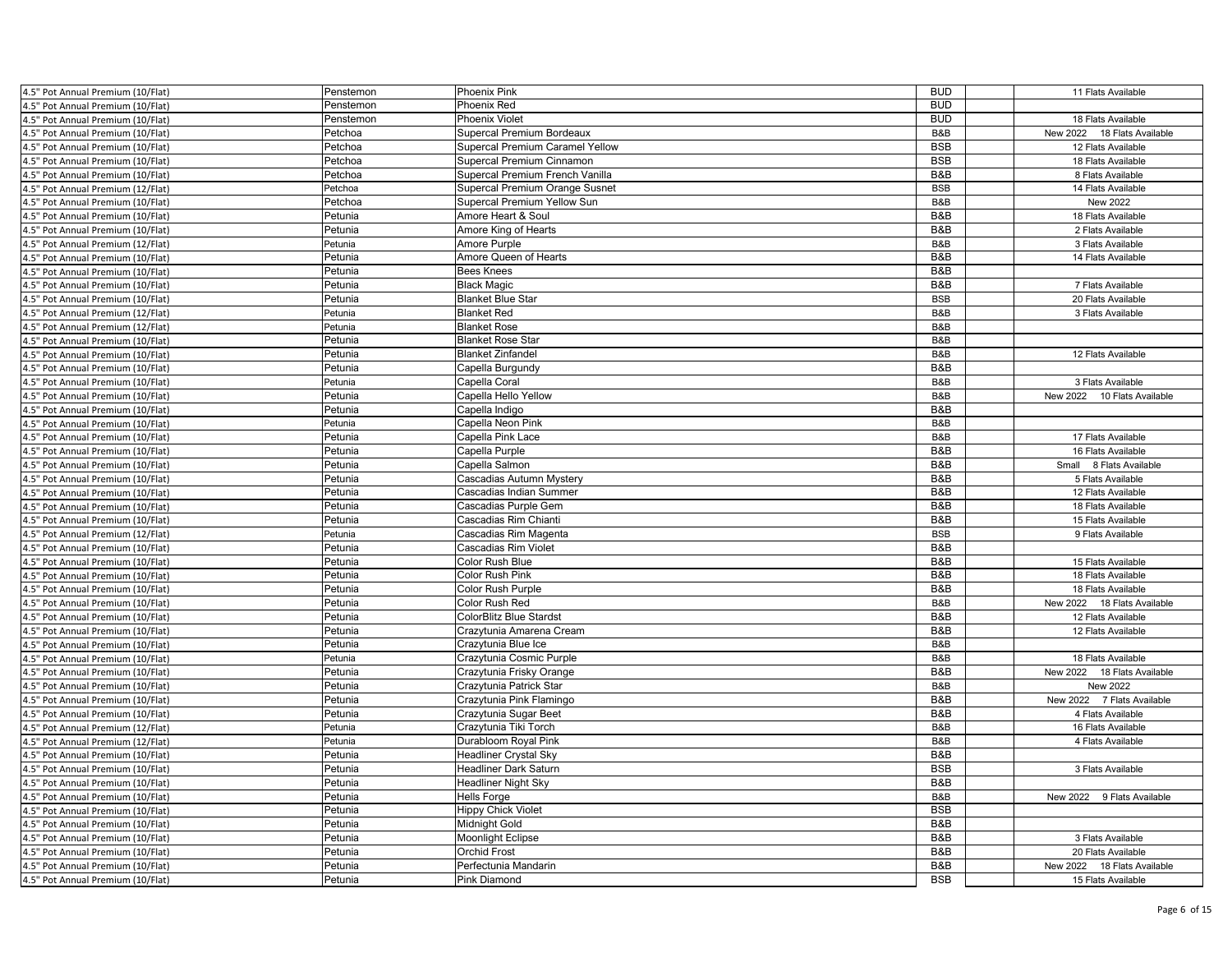| 4.5" Pot Annual Premium (10/Flat) | Petunia            | Pinkerbelle                              | B&B        | 6 Flats Available           |  |
|-----------------------------------|--------------------|------------------------------------------|------------|-----------------------------|--|
| 4.5" Pot Annual Premium (10/Flat) | Petunia            | Ray Pistachia Cream                      | <b>BSB</b> |                             |  |
| 4.5" Pot Annual Premium (10/Flat) | Petunia            | Retro Red                                | B&B        | 6 Flats Available           |  |
| 4.5" Pot Annual Premium (10/Flat) | Petunia            | Splash Dance Calypso Cherry              | B&B        |                             |  |
| 4.5" Pot Annual Premium (10/Flat) | Petunia            | Surfinia Heavenly Blue                   | B&B        | 12 Flats Available          |  |
| 4.5" Pot Annual Premium (10/Flat) | Petunia            | Surprise Blue                            | B&B        | 5 Flats Available           |  |
| 4.5" Pot Annual Premium (10/Flat) | Petunia            | Surprise Blue Sky                        | B&B        |                             |  |
| 4.5" Pot Annual Premium (10/Flat) | Petunia            | <b>Surprise Cobalt Blue</b>              | B&B        |                             |  |
| 4.5" Pot Annual Premium (10/Flat) | Petunia            | Surprise Fire Engine Red                 | B&B        | New 2022 14 Flats Available |  |
| 4.5" Pot Annual Premium (10/Flat) | Petunia            | <b>Surprise Grape</b>                    | B&B        | 20 Flats Available          |  |
| 4.5" Pot Annual Premium (10/Flat) | Petunia            | Surprise Hot Pink                        | B&B        |                             |  |
| 4.5" Pot Annual Premium (10/Flat) | Petunia            | Surprise Kardinal                        | B&B        | 20 Flats Available          |  |
| 4.5" Pot Annual Premium (10/Flat) | Petunia            | Surprise Moonlight Bay                   | B&B        | 8 Flats Available           |  |
| 4.5" Pot Annual Premium (10/Flat) | Petunia            | Surprise Purple Dance                    | <b>BSB</b> | 15 Flats Available          |  |
| 4.5" Pot Annual Premium (10/Flat) | Petunia            | Surprise Purple Sky                      | B&B        | 6 Flats Available           |  |
| 4.5" Pot Annual Premium (10/Flat) | Petunia            | Surprise Sparkle Burgundy                | <b>BUD</b> | New 2022                    |  |
| .5" Pot Annual Premium (12/Flat)  | Petunia            | Surprise Sparkle Magenta                 | B&B        |                             |  |
| 4.5" Pot Annual Premium (10/Flat) | Petunia            | Surprise Sparkle Magenta                 | B&B        | New 2022                    |  |
| 4.5" Pot Annual Premium (10/Flat) | Petunia            | Surprise Sparkle Purple                  | B&B        | 14 Flats Available          |  |
| 4.5" Pot Annual Premium (10/Flat) | Petunia            | Surprise Sparkle Red                     | <b>BUD</b> | New 2022                    |  |
| 4.5" Pot Annual Premium (10/Flat) | Petunia            | <b>Surprise Yellow</b>                   | B&B        | New 2022                    |  |
| 4.5" Pot Annual Premium (10/Flat) | Petunia            | Sweetunia Hot Pink                       | B&B        | 5 Flats Available           |  |
| 4.5" Pot Annual Premium (10/Flat) | Petunia            | Sweetunia Johnny Flame                   | B&B        | 9 Flats Available           |  |
| .5" Pot Annual Premium (10/Flat)  | Petunia            | Sweetunia Lavendar Shimmer               | B&B        | 9 Flats Available           |  |
| 4.5" Pot Annual Premium (12/Flat) | Petunia            | Sweetunia Purple Touch                   | B&B        | 2 Flats Available           |  |
|                                   |                    |                                          | B&B        | 15 Flats Available          |  |
| 4.5" Pot Annual Premium (10/Flat) | Petunia<br>Petunia | Sweetunia Suzie Storm<br>Tea Indigo Vein | B&B        | New 2022                    |  |
| 4.5" Pot Annual Premium (10/Flat) | Plectranhtus       |                                          | ❀          | SMALL                       |  |
| 4.5" Pot Annual Premium (10/Flat) |                    | Guacamole                                | ❀          |                             |  |
| 4.5" Pot Annual Premium (10/Flat) | Plectranthus       | Nicolleta                                |            | 18 Flats Available          |  |
| 4.5" Pot Annual Premium (12/Flat) | Salvia             | Black & Bloom                            | <b>GRN</b> |                             |  |
| .5" Pot Annual Premium (10/Flat)  | Salvia             | <b>Cathedral Deep Blue</b>               | <b>BSB</b> | 9 Flats Available           |  |
| 4.5" Pot Annual Premium (10/Flat) | Salvia             | <b>Cathedral Shining Sea</b>             | <b>BSB</b> |                             |  |
| 4.5" Pot Annual Premium (10/Flat) | Salvia             | Cathedral Sky Blue                       | B&B        |                             |  |
| 4.5" Pot Annual Premium (12/Flat) | Salvia             | Cathedral White                          | <b>BSB</b> | 15 Flats Available          |  |
| 4.5" Pot Annual Premium (10/Flat) | Salvia             | Firecracker                              | B&B        |                             |  |
| 4.5" Pot Annual Premium (10/Flat) | Salvia             | <b>Grandstand Blue Bicolor</b>           | <b>BSB</b> |                             |  |
| 4.5" Pot Annual Premium (10/Flat) | Salvia             | <b>Grandstand Candy Apple</b>            | <b>BSB</b> | 18 Flats Available          |  |
| 4.5" Pot Annual Premium (10/Flat) | Salvia             | <b>Grandstand Purple</b>                 | <b>BSB</b> |                             |  |
| 4.5" Pot Annual Premium (10/Flat) | Salvia             | Grandstand Red                           | <b>BSB</b> | New 2022 12 Flats Available |  |
| .5" Pot Annual Premium (10/Flat)  | Salvia             | Hot Lips                                 | <b>GRN</b> |                             |  |
| 4.5" Pot Annual Premium (10/Flat) | Salvia             | Hummingbird Falls                        | GRN        | New 2022                    |  |
| 4.5" Pot Annual Premium (10/Flat) | Salvia             | <b>Mystic Spires</b>                     | <b>BUD</b> |                             |  |
| 4.5" Pot Annual Premium (10/Flat) | Salvia             | Purple & Bloom                           | GRN        |                             |  |
| 4.5" Pot Annual Premium (10/Flat) | Salvia             | Roman Red                                | B&B        | 3 Flats Available           |  |
| 4.5" Pot Annual Premium (10/Flat) | Salvia             | Velocity Blue                            | B&B        | 20 Flats Available          |  |
| 4.5" Pot Annual Premium (10/Flat) | Salvia             | Vibe Ignition Fuchsia                    | B&B        |                             |  |
| 4.5" Pot Annual Premium (12/Flat) | Scaevola           | Scalora Pearl                            | B&B        |                             |  |
| 4.5" Pot Annual Premium (10/Flat) | Scaevola           | Scalora Topaz Pink                       | B&B        | 7 Flats Available           |  |
| 4.5" Pot Annual Premium (10/Flat) | Verbena            | Cloud                                    | <b>BUD</b> | 4 Flats Available           |  |
| 4.5" Pot Annual Premium (10/Flat) | Verbena            | <b>Empress Imperial Blue</b>             | <b>BSB</b> | 6 Flats Available           |  |
| 4.5" Pot Annual Premium (10/Flat) | Verbena            | Lascar Vampire                           | <b>BUD</b> |                             |  |
| 4.5" Pot Annual Premium (10/Flat) | Verbena            | <b>Wicked Purple</b>                     | B&B        | 8 Flats Available           |  |
| 4.5" Pot Annual Premium (10/Flat) | Zinnia             | Magellan - Ivory                         | <b>BUD</b> | 18 Flats Available          |  |
| 4.5" Pot Annual Premium (10/Flat) | Zinnia             | Magellan - Orange                        | <b>BUD</b> | 18 Flats Available          |  |
| 4.5" Pot Annual Premium (10/Flat) | Zinnia             | Magellan - Scarlet                       | <b>BUD</b> | 18 Flats Available          |  |
| 4.5" Pot Annual Premium (10/Flat) | Zinnia             | <b>Profusion Apricot</b>                 | <b>BUD</b> | 15 Flats Available          |  |
| 4.5" Pot Annual Premium (10/Flat) | Zinnia             | Profusion Cherry Bicolor                 | <b>BUD</b> | 15 Flats Available          |  |
| 4.5" Pot Annual Premium (10/Flat) | Zinnia             | Profusion Double Deep Salmon             | <b>BUD</b> | 15 Flats Available          |  |
|                                   |                    |                                          |            |                             |  |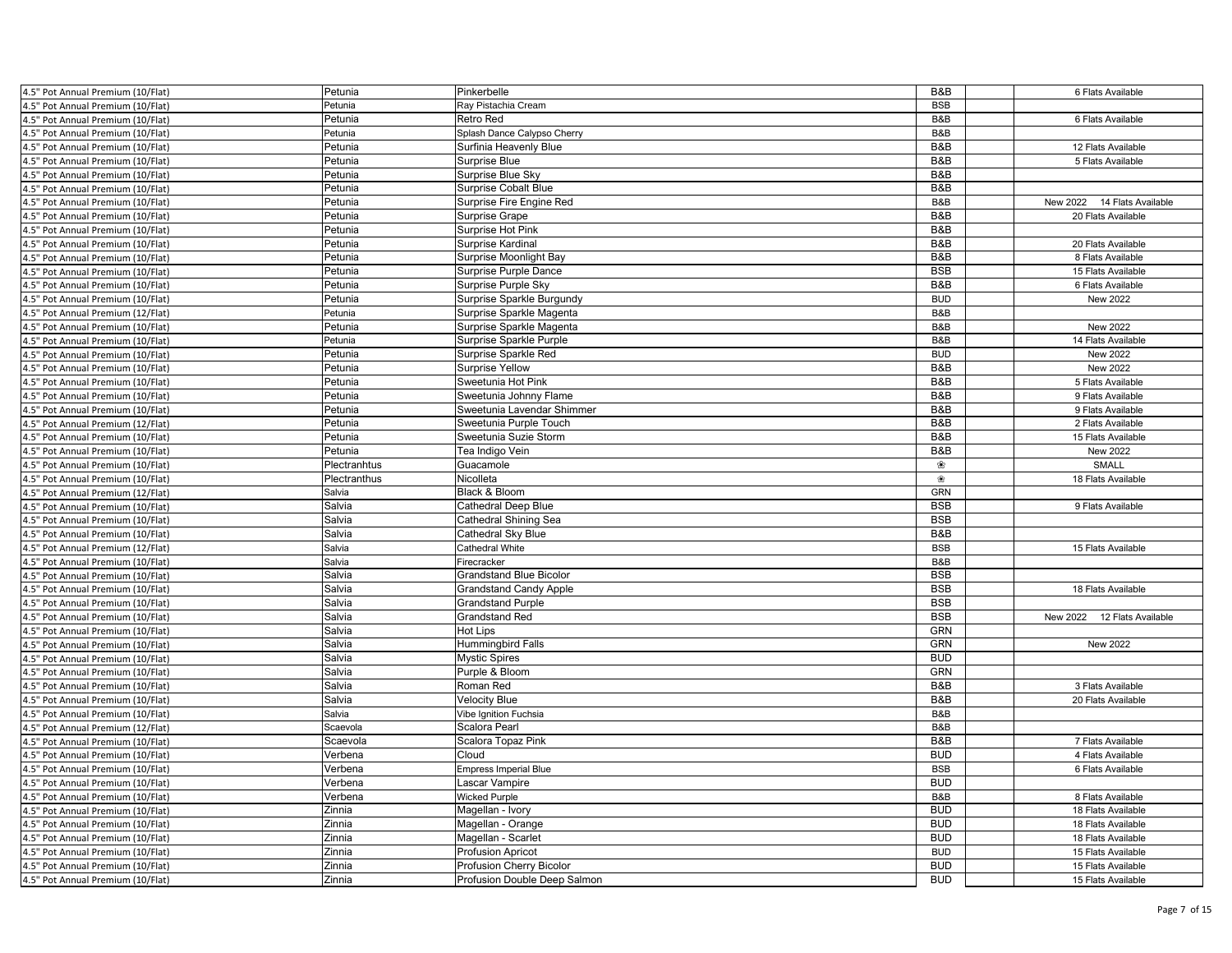| 4.5" Pot Annual Premium (10/Flat)                      | Zinnia         | Profusion Double Fire               | <b>BUD</b> | 15 Flats Available         |
|--------------------------------------------------------|----------------|-------------------------------------|------------|----------------------------|
| 4.5" Pot Annual Premium (10/Flat)                      | Zinnia         | Profusion Fire                      | <b>BUD</b> | 16 Flats Available         |
| 4.5" Pot Annual Premium (10/Flat)                      | Zinnia         | Profusion White                     | <b>BUD</b> | 16 Flats Available         |
| 4.5" Pot Annual Premium (10/Flat)                      | Zinnia         | Profusion Yellow                    | <b>BUD</b> | 16 Flats Available         |
| 4.5" Pot Annual Premium (10/Flat)                      | Zinnia         | Swizzle Cherry & Ivory              | <b>BUD</b> | 18 Flats Available         |
| 4.5" Pot Annual Premium (10/Flat)                      | Zinnia         | Swizzle Scarlet & Yellow            | <b>BUD</b> | 18 Flats Available         |
| 4.5" Pot Annual Premium (10/Flat)                      | Zinnia         | Zinderella Orange                   | <b>BUD</b> | 18 Flats Available         |
| <b>Annual 4.5" Flats Geranium/Proven</b>               |                |                                     |            |                            |
| <b>Winner/Annual Deluxe</b>                            |                |                                     |            |                            |
| 4.5" Pot Geranium/Proven Winner/Annual Delux (10/Flat) | Geranium       | Aristo Deep Red                     | <b>GRN</b> | New 2022 2 Flats Available |
| 4.5" Pot Geranium/Proven Winner/Annual Delux (10/Flat) | Geranium       | Aroma Lady Plymouth - Scented       | <b>GRN</b> | New 2022                   |
| 4.5" Pot Geranium/Proven Winner/Annual Delux (10/Flat) | Geranium       | Aroma Romance - Scented             | B&B        |                            |
| 4.5" Pot Geranium/Proven Winner/Annual Delux (10/Flat) | Geranium       | Calliope Medium Hot Rose            | B&B        | 3 Flats Available          |
| 4.5" Pot Geranium/Proven Winner/Annual Delux (10/Flat) | Geranium       | Cascade Lilac Compact               | B&B        | <b>New 2022</b>            |
| 4.5" Pot Geranium/Proven Winner/Annual Delux (10/Flat) | Geranium       | Cascade White                       | B&B        | New 2022                   |
|                                                        |                |                                     | <b>BSB</b> |                            |
| 4.5" Pot Geranium/Proven Winner/Annual Delux (10/Flat) | Geranium       | Fantasia Fuchsia Berry Red          |            |                            |
| 4.5" Pot Geranium/Proven Winner/Annual Delux (10/Flat) | Geranium       | Focus Burgundy Ice                  | B&B        |                            |
| 4.5" Pot Geranium/Proven Winner/Annual Delux (10/Flat) | Geranium       | Focus Red                           | B&B        | 2 Flats Available          |
| 4.5" Pot Geranium/Proven Winner/Annual Delux (10/Flat) | Geranium       | Great Balls of Fire Burgundy Blaze  | B&B        | New 2022 3 Flats Available |
| 4.5" Pot Geranium/Proven Winner/Annual Delux (10/Flat) | Geranium       | <b>Great Balls of Fire Merlot</b>   | <b>BSB</b> | New 2022 3 Flats Available |
| 4.5" Pot Geranium/Proven Winner/Annual Delux (10/Flat) | Geranium       | Great Balls of Fire Stars & Stripes | B&B        | New 2022 5 Flats Available |
| 4.5" Pot Geranium/Proven Winner/Annual Delux (10/Flat) | Geranium       | Lady Plymoth                        | B&B        | New 2022                   |
| 4.5" Pot Geranium/Proven Winner/Annual Delux (10/Flat) | Geranium       | Marcada Pink Purple Eye             | B&B        | New 2022                   |
| 4.5" Pot Geranium/Proven Winner/Annual Delux (10/Flat) | Geranium       | Marcada Red Dark                    | B&B        | New 2022                   |
| 4.5" Pot Geranium/Proven Winner/Annual Delux (10/Flat) | Geranium       | Moonlight Pink + Eye                | B&B        |                            |
| 4.5" Pot Geranium/Proven Winner/Annual Delux (10/Flat) | Geranium       | Moonlight Pink Light eye            | B&B        | New 2022                   |
| 4.5" Pot Geranium/Proven Winner/Annual Delux (10/Flat) | Geranium       | Moonlight Raspberry Blush           | B&B        |                            |
| 4.5" Pot Geranium/Proven Winner/Annual Delux (10/Flat) | Geranium       | Patriot White                       | B&B        |                            |
| 4.5" Pot Geranium/Proven Winner/Annual Delux (10/Flat) | Geranium       | Precision Burgundy Ice              | B&B        | 6 Flats Available          |
| .5" Pot Geranium/Proven Winner/Annual Delux (10/Flat)  | Geranium       | <b>Precision Dark Burgundy</b>      | B&B        |                            |
| 4.5" Pot Geranium/Proven Winner/Annual Delux (10/Flat) | Geranium       | Rocky Mountain Dark Red             | B&B        |                            |
| 4.5" Pot Geranium/Proven Winner/Annual Delux (10/Flat) | Geranium       | Sarita Fire                         | B&B        |                            |
| 4.5" Pot Geranium/Proven Winner/Annual Delux (10/Flat) | Geranium       | Sarita Punch                        | B&B        |                            |
| 4.5" Pot Geranium/Proven Winner/Annual Delux (10/Flat) | Geranium       | Sarita Sunstar Red                  | B&B        |                            |
| 4.5" Pot Geranium/Proven Winner/Annual Delux (10/Flat) | Geranium       | Sarita Wild Salmon                  | B&B        |                            |
| 4.5" Pot Geranium/Proven Winner/Annual Delux (10/Flat) | Geranium       | Savannah Blue                       | B&B        | 4 Flats Available          |
| 4.5" Pot Geranium/Proven Winner/Annual Delux (10/Flat) | Geranium       | Savannah Cerise Sizzle              | B&B        |                            |
| 4.5" Pot Geranium/Proven Winner/Annual Delux (10/Flat) | Geranium       | Savannah Coral                      | B&B        |                            |
| 4.5" Pot Geranium/Proven Winner/Annual Delux (10/Flat) | Geranium       | Savannah Hot Rod Red                | B&B        |                            |
| 4.5" Pot Geranium/Proven Winner/Annual Delux (10/Flat) | Geranium       | Savannah Merlot Sizzle              | B&B        |                            |
| 4.5" Pot Geranium/Proven Winner/Annual Delux (10/Flat) | Geranium       | Savannah Pink                       | B&B        |                            |
| 4.5" Pot Geranium/Proven Winner/Annual Delux (10/Flat) | Geranium       | Savannah Pink Splash                | B&B        |                            |
| 4.5" Pot Geranium/Proven Winner/Annual Delux (10/Flat) | Geranium       | Savannah Punch                      | <b>BUD</b> |                            |
| 4.5" Pot Geranium/Proven Winner/Annual Delux (10/Flat) | Geranium       | Savannah Really Red                 | B&B        |                            |
| 4.5" Pot Geranium/Proven Winner/Annual Delux (10/Flat) | Geranium       | Savannah Ruby Sizzle                | <b>BUD</b> |                            |
| 4.5" Pot Geranium/Proven Winner/Annual Delux (10/Flat) | Geranium       | Sunrise Appleblossom                | B&B        | New 2022                   |
| 4.5" Pot Geranium/Proven Winner/Annual Delux (10/Flat) | Geranium       | Sunrise Lavender                    | B&B        | New 2022                   |
| 4.5" Pot Geranium/Proven Winner/Annual Delux (10/Flat) | Geranium       | <b>Survivor Pink Batik</b>          | B&B        | 2 Flats Available          |
| 4.5" Pot Geranium/Proven Winner/Annual Delux (10/Flat) | Geranium       | Survivor Salmon Sensation           | B&B        |                            |
| 4.5" Pot Geranium/Proven Winner/Annual Delux (10/Flat) | Geranium       | Vancouver Centennial                | <b>BSB</b> |                            |
| 4.5" Pot Geranium/Proven Winner/Annual Delux (10/Flat) | Senecio        | <b>Angel Wings</b>                  | ❀          | <b>NICE!!!!</b>            |
| 4.5" Pot Geranium/Proven Winner/Annual Delux (10/Flat) | Streptoocarpus | Ladyslippers Blue Ice               | B&B        |                            |
| 4.5" Pot Geranium/Proven Winner/Annual Delux (10/Flat) | Streptoocarpus | adyslippers Grape Ice               | B&B        |                            |
| 4.5" Pot Geranium/Proven Winner/Annual Delux (10/Flat) | Streptoocarpus | adyslippers Strawberry Ice          | B&B        |                            |
| 4.5" Pot Geranium/Proven Winner/Annual Delux (10/Flat) | Streptoocarpus | Ladyslippers White Ice              | B&B        |                            |
| 4.5" Pot Grass Premium                                 |                |                                     |            |                            |
| 4.5" Pot Annual Grass Premium (10/Flat)                | Pennisetum     | <b>First Knight</b>                 | ❀          | 7 Flats Available          |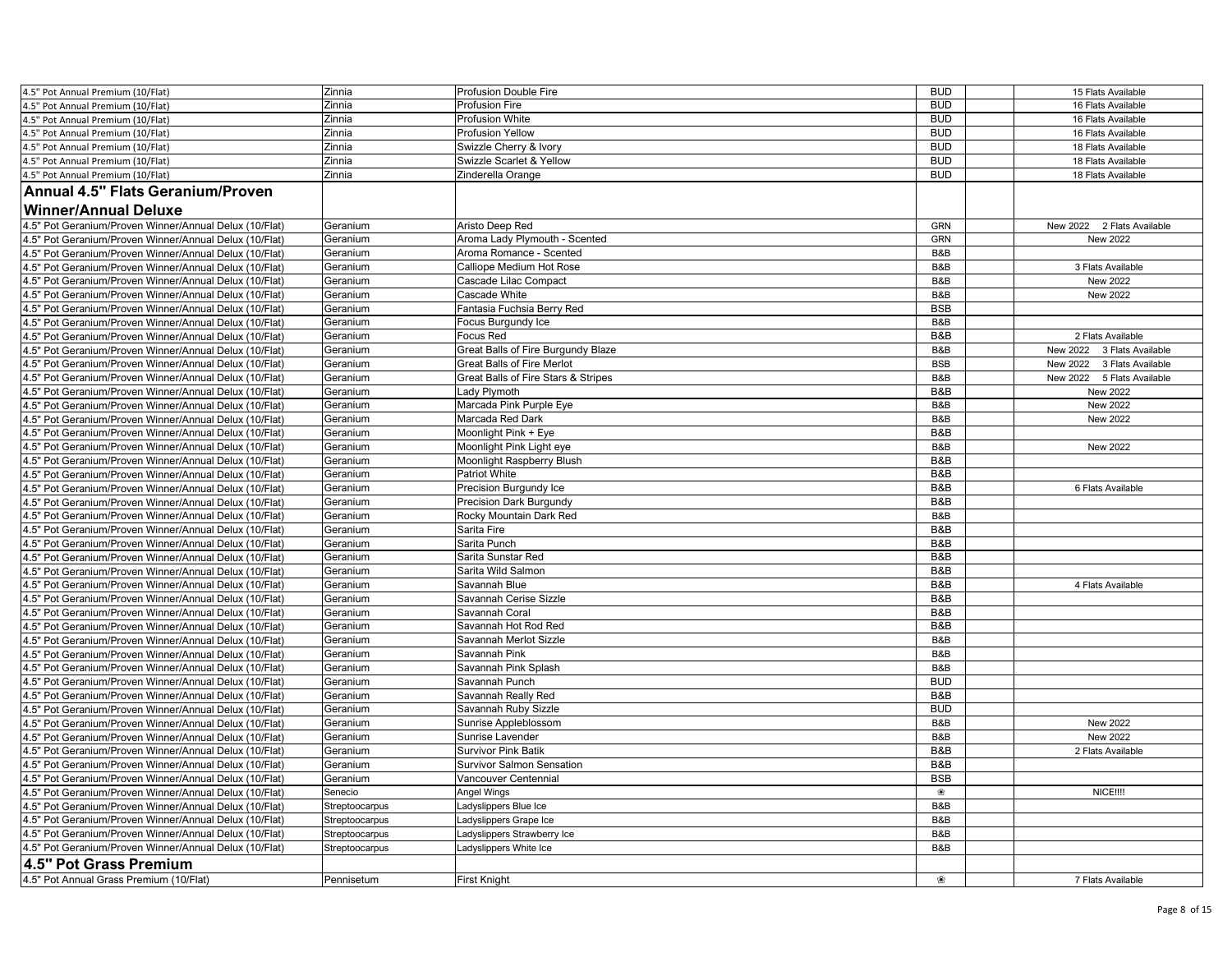| 4.5" Pot Annual Grass Premium (10/Flat) | Pennisetum   | Princess Caroline                  | ❀          | 7 Flats Available                     |
|-----------------------------------------|--------------|------------------------------------|------------|---------------------------------------|
| 4.5" Pot Annual Grass Premium (10/Flat) | Pennisetum   | Rubrum                             | ❀          | 10 Flats Available<br><b>NICE!!!!</b> |
| <b>Annual #1 Basic</b>                  |              |                                    |            |                                       |
| (1 Flat = Quantity of $3 \# 1's$ )      |              |                                    |            |                                       |
| #1 Annual Basic (3/Flat)                | Dolichos     | Ruby Moon P.S.                     | GRN        |                                       |
| Annual #1 Standard                      |              |                                    |            |                                       |
| (1 Flat = Quantity of $3\#1's$ )        |              |                                    |            |                                       |
| #1 Annual Standard (3/Flat)             | Alstroemeria | <b>Indian Summer</b>               | B&B        | 6 Flats Available                     |
| #1 Annual Standard (3/Flat)             | Alstroemeria | Inticancha Dark Purple             | B&B        | 6 Flats Available                     |
| #1 Annual Standard (3/Flat)             | Alstroemeria | Inticancha Doba                    | B&B        | 6 Flats Available                     |
| #1 Annual Standard (3/Flat)             | Alstroemeria | Inticancha Moon                    | B&B        | 6 Flats Available                     |
| #1 Annual Standard (3/Flat)             | Angiozanthos | JoeJoe Yellow                      | B&B        | Small                                 |
| #1 Annual Standard (3/Flat)             | Carex        | <b>Feather Falls</b>               | ❀          |                                       |
| #1 Annual Standard (3/Flat)             | Carex        | <b>Ribbon Falls</b>                | ❀          |                                       |
| #1 Annual Standard (3/Flat)             | Cleome       | Clio Magenta                       | <b>GRN</b> |                                       |
| #1 Annual Standard (3/Flat)             | Coleus       | Kong Lime Sprite                   | ❀          |                                       |
| #1 Annual Standard (3/Flat)             | Coleus       | Kong Scarlet                       | ❀          | NICE !!!!                             |
| #1 Annual Standard (3/Flat)             | Combo        | <b>Compatibles Butterfly Alert</b> | B&B        |                                       |
| #1 Annual Standard (3/Flat)             | Combo        | Compatibles Peach Cobbler          | B&B        |                                       |
| #1 Annual Standard (3/Flat)             | Combo        | Confetti Gardens Hawaiian Sunset   | B&B        |                                       |
| #1 Annual Standard (3/Flat)             | Combo        | DuraBella Bold Beauty              | B&B        | 1 Flat Available                      |
| #1 Annual Standard (3/Flat)             | Combo        | DuraBella Passionista              | B&B        | 3 Flats Available                     |
| #1 Annual Standard (3/Flat)             | Combo        | Forever Summer                     | B&B        |                                       |
| #1 Annual Standard (3/Flat)             | Combo        | Summer Salsa Mix                   | B&B        |                                       |
| #1 Annual Standard (3/Flat              | Craspedia    | <b>Gofl Beauty</b>                 | <b>BUD</b> |                                       |
| #1 Annual Standard (3/Flat)             | Dahlia       | Darlin Radiant Pink                | <b>GRN</b> |                                       |
| #1 Annual Standard (3/Flat)             | Dahlia       | Darlin Vintage Rose                | <b>BUD</b> |                                       |
| #1 Annual Standard (3/Flat)             | Dahlia       | <b>Electro Pink</b>                | B&B        |                                       |
| #1 Annual Standard (3/Flat)             | Dahlia       | Hypnotica Lavender                 | <b>BUD</b> |                                       |
| #1 Annual Standard (3/Flat)             | Fuchsia      | Blutini                            | GRN        |                                       |
| #1 Annual Standard (3/Flat)             | Geranium     | <b>Moskito Shocker</b>             | B&B        |                                       |
| #1 Annual Standard (3/Flat)             | Geranium     | Sarita Lilac Splash                | B&B        |                                       |
| #1 Annual Standard (3/Flat)             | Geranium     | Savannah Cerise Sizzle             | B&B        |                                       |
| #1 Annual Standard (3/Flat)             | Geranium     | Survivor Hot Pink                  | B&B        |                                       |
| #1 Annual Standard (3/Flat)             | Geranium     | Survivor Orange                    | B&B        |                                       |
| #1 Annual Standard (3/Flat)             | Geranium     | Survivor Pink Passion              | B&B        |                                       |
| #1 Annual Standard (3/Flat)             | Geranium     | Survivor White                     | B&B        |                                       |
| #1 Annual Standard (3/Flat)             | Gerbera      | Garvinea Cheeky Orange             | B&B        |                                       |
| #1 Annual Standard (3/Flat)             | Gerbera      | Garvinea Cheeky Red                | B&B        |                                       |
| #1 Annual Standard (3/Flat)             | Gerbera      | Garvinea Light Pink                | B&B        |                                       |
| #1 Annual Standard (3/Flat)             | Gerbera      | Garvinea Majestic Burgundy         | B&B        |                                       |
| #1 Annual Standard (3/Flat)             | Gerbera      | Garvinea Majestic Light Pink       | B&B        |                                       |
| #1 Annual Standard (3/Flat)             | Impatiens    | Sunpatiens Vigorous Pink Kiss      | B&B        |                                       |
| #1 Annual Standard (3/Flat)             | Lavender     | Lavish Pink                        | B&B        |                                       |
| #1 Annual Standard (3/Flat)             | Lavender     | Lavish Purple                      | B&B        |                                       |
| #1 Annual Standard (3/Flat)             | Lobularia    | <b>White Stream</b>                | B&B        |                                       |
| #1 Annual Standard (3/Flat)             | Mimulus      | <b>Torelus Bright Red</b>          | B&B        | New 2022<br><b>NICE!!!!</b>           |
| #1 Annual Standard (3/Flat)             | Mimulus      | Torelus Mangodiada                 | B&B        | New 2022<br>NICE !!!!                 |
| #1 Annual Standard (3/Flat)             | Pennisetum   | Fireworks                          | ❀          |                                       |
| #1 Annual Standard (3/Flat)             | Rudbeckia    | Rising Sun Chestnut Gold           | B&B        |                                       |
| #1 Annual Standard (3/Flat)             | Salvia       | <b>Mystic Spires Blue</b>          | <b>BUD</b> |                                       |
| #1 Annual Standard (3/Flat)             | Salvia       | <b>Velocity Blue</b>               | B&B        |                                       |
| #1 Annual Standard (3/Flat)             | Senecio      | Angel Wings                        | ❀          |                                       |
| #1 Annual Standard (3/Flat)             | Senecio      | Silvergleam                        | ❀          |                                       |
| #1 Annual Standard (3/Flat)             | Senecio      | Winter Whisper                     | ❀          |                                       |
| #1 Annual Standard (3/Flat)             | Thunbergia   | Arizona Pink Beauty                | B&B        | <b>New 2022</b>                       |
| #1 Annual Standard (3/Flat)             | Zinnia       | <b>Magellan Series Assirted</b>    | B&B        |                                       |
|                                         |              |                                    |            |                                       |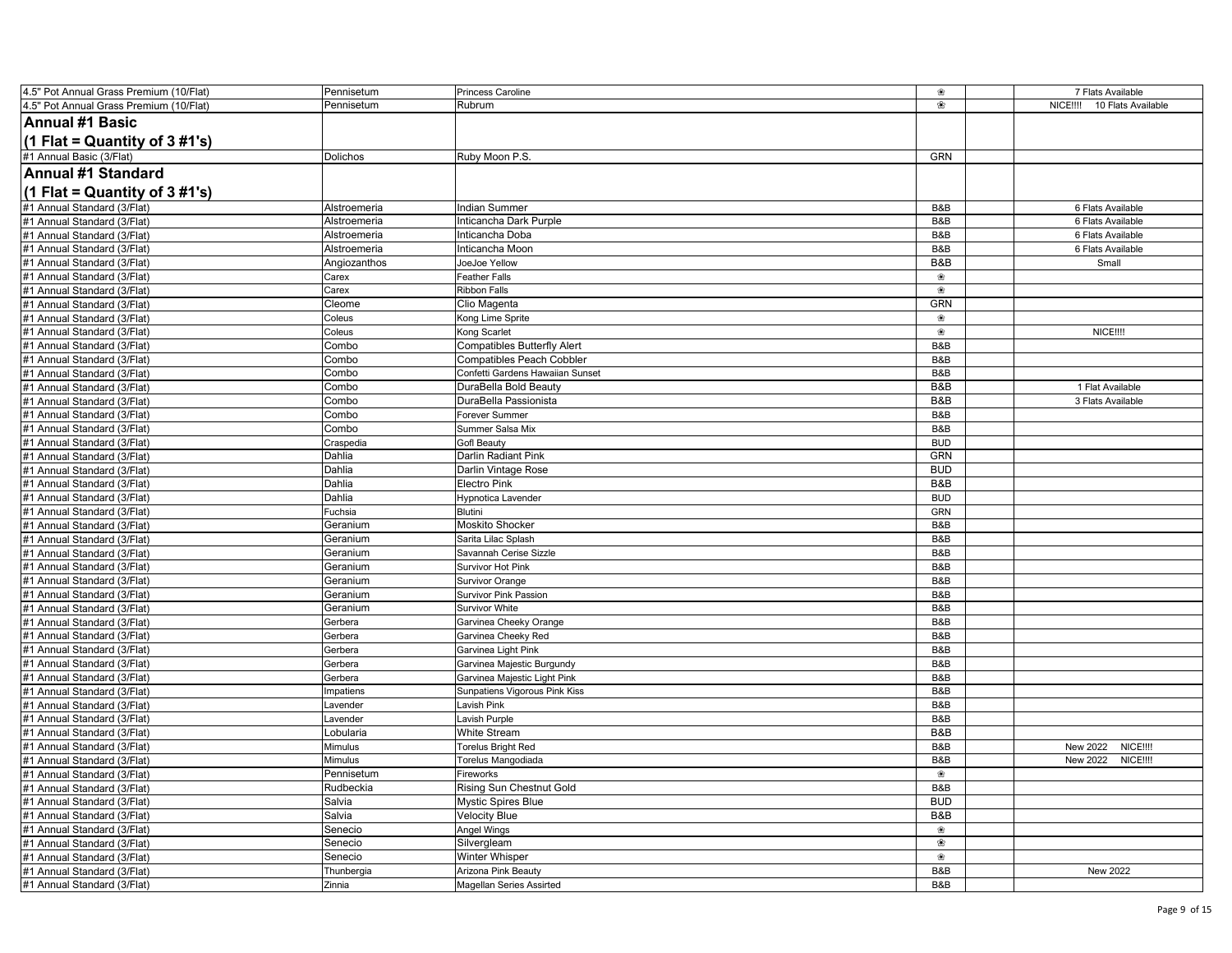| Cold Vegetables #1 Flats                                          |                                  |                                          |                   |                                          |
|-------------------------------------------------------------------|----------------------------------|------------------------------------------|-------------------|------------------------------------------|
| (1 Flat = Quantity of $3 \# 1's$ )                                |                                  |                                          |                   |                                          |
| #1 Pot Berries Level 6 (3/Flat)                                   | Grape                            | <b>Concord Seedless</b>                  | <b>GRN</b>        |                                          |
| #1 Pot Berries Level 6 (3/Flat)                                   | Grape                            | Niagra White                             | <b>GRN</b>        | New 2022                                 |
| #1 Pot Berries Level 6 (3/Flat)                                   | Grape                            | <b>Reliance Seedless</b>                 | <b>GRN</b>        |                                          |
| #1 Pot Berries Level 6 (3/Flat)                                   | Raspberry                        | Boyne                                    | <b>GRN</b>        |                                          |
| Cold Vegetable 2.5" Sq Pot - Strawberry                           |                                  |                                          |                   |                                          |
| (32/Flat)                                                         |                                  |                                          |                   |                                          |
| 2.5" Sq Pot - Strawberry (32/Flat)                                | Strawberry                       | Quinault Everbearer                      | GRN               | <b>NICE WITH FRUIT</b>                   |
| Warm Vegetables 2.5" 3201 Flats                                   |                                  |                                          |                   |                                          |
| .5" Sq Pot Vegetable (32/Flat)                                    | Melon                            | Delicious (Muskmelon)                    | GRN               | 3 Flats Available                        |
| 2.5" Sq Pot Vegetable (32/Flat)                                   | Melon                            | Primo (Cantaloupe)                       | GRN               | 7 Flats Available                        |
| 2.5" Sq Pot Vegetable (32/Flat)                                   | Okra                             | Candle Fire                              | <b>GRN</b>        | 13 Flats Available                       |
| .5" Sq Pot Vegetable (32/Flat)                                    | Okra                             | <b>Clemson Spineless</b>                 | <b>GRN</b>        | 10 Flats Available                       |
| 2.5" Sq Pot Vegetable (32/Flat)                                   | Pepper - Hot                     | Alter Ego                                | <b>GRN</b>        | New 2022 9 Flats Available               |
| 2.5" Sq Pot Vegetable (32/Flat)                                   | Pepper - Hot                     | Bhut Naga Jolokia (Ghost)                | <b>GRN</b>        | 6 Flats Available                        |
| 2.5" Sq Pot Vegetable (32/Flat)                                   | Pepper - Hot                     | <b>Burning Bush</b>                      | <b>GRN</b>        | 18 Flats Available                       |
| .5" Sq Pot Vegetable (32/Flat)                                    | Pepper - Hot                     | Cajun Belle                              | <b>GRN</b>        | 9 Flats Available                        |
| 2.5" Sq Pot Vegetable (32/Flat)                                   | Pepper - Hot                     | Cayenne Long Slim - Heirloom (Long Thin) | <b>GRN</b>        | 5 Flats Available                        |
| .5" Sq Pot Vegetable (32/Flat)                                    | Pepper - Hot                     | Giong Bao                                | <b>GRN</b>        | 15 Flats Available                       |
| .5" Sq Pot Vegetable (32/Flat)                                    | Pepper - Hot                     | Habanero Orange- Heirloom                | <b>GRN</b>        | 3 Flats Available                        |
| 2.5" Sq Pot Vegetable (32/Flat)                                   | Pepper - Hot                     | Habanero Red                             | GRN               | 5 Flats Available                        |
| .5" Sq Pot Vegetable (32/Flat)                                    | Pepper - Hot                     | <b>Holy Mole</b>                         | <b>GRN</b>        | 9 Flats Available                        |
| 5" Sq Pot Vegetable (32/Flat)                                     | Pepper - Hot                     | Hungarian Hot Wax                        | <b>GRN</b>        | 6 Flats Available                        |
| 2.5" Sq Pot Vegetable (32/Flat)                                   | Pepper - Hot                     | Mariachi                                 | <b>GRN</b>        | 12 Flats Available                       |
| 2.5" Sq Pot Vegetable (32/Flat)                                   | Pepper - Hot                     | Sriracha                                 | <b>GRN</b>        | 6 Flats Available                        |
| .5" Sq Pot Vegetable (32/Flat)                                    | Pepper - Hot                     | <b>Trinidad Scorpion</b>                 | <b>GRN</b>        | 2 Flats Available                        |
| .5" Sq Pot Vegetable (32/Flat)                                    | Pepper - Sweet                   | Carmen                                   | <b>GRN</b>        | 10 Flats Available                       |
| 2.5" Sq Pot Vegetable (32/Flat)                                   | Pepper - Sweet                   | Chocolate Beauty                         | GRN<br><b>GRN</b> | 3 Flats Available                        |
| .5" Sq Pot Vegetable (32/Flat)                                    | Pepper - Sweet                   | Giant Marconi                            | <b>GRN</b>        | 10 Flats Available<br>11 Flats Available |
| .5" Sq Pot Vegetable (32/Flat)<br>2.5" Sq Pot Vegetable (32/Flat) | Pepper - Sweet<br>Pepper - Sweet | Greek Pepperoncini<br>Gypsy              | GRN               | 9 Flats Available                        |
| .5" Sq Pot Vegetable (32/Flat)                                    | Pepper - Sweet                   | Mama Mia Giallo                          | <b>GRN</b>        | 15 Flats Available                       |
| .5" Sq Pot Vegetable (32/Flat)                                    | Pepper - Sweet                   | Mohawk 'Patio'                           | <b>GRN</b>        | 17 Flats available                       |
| 2.5" Sq Pot Vegetable (32/Flat)                                   | Pepper - Sweet                   | Orange You Sweet                         | <b>GRN</b>        | 10 Flats Available                       |
| 2.5" Sq Pot Vegetable (32/Flat)                                   | Pepper - Sweet                   | <b>Purple Beauty</b>                     | <b>GRN</b>        |                                          |
| 2.5" Sq Pot Vegetable (32/Flat)                                   | Pepper - Sweet                   | Snackable Red                            | <b>GRN</b>        | 10 Flats Available                       |
| 2.5" Sq Pot Vegetable (32/Flat)                                   | Pepper - Sweet                   | Sweet Banana                             | <b>GRN</b>        | 2 Flats Available                        |
| 2.5" Sq Pot Vegetable (32/Flat)                                   | Pepper - Sweet                   | <b>Sweet Heat</b>                        | GRN               | 9 Flats Available                        |
| 2.5" Sq Pot Vegetable (32/Flat)                                   | Pepper - Sweet                   | Yolo Wonder                              | <b>GRN</b>        | 8 Flats Available                        |
| .5" Sq Pot Vegetable (32/Flat)                                    | Squash                           | Dark Green Zucchini                      | <b>GRN</b>        | 4 Flats Available                        |
| 2.5" Sq Pot Vegetable (32/Flat)                                   | Squash                           | Easy Pick Gold                           | GRN               | 15 Flats Available                       |
| .5" Sq Pot Vegetable (32/Flat)                                    | Squash                           | Lemon Drop                               | <b>GRN</b>        | 3 Flats Available                        |
| 2.5" Sq Pot Vegetable (32/Flat)                                   | Squash                           | Sweet Mamma, Buttercup                   | GRN               |                                          |
| 2.5" Sq Pot Vegetable (32/Flat)                                   | Squash                           | Taybelle PM                              | <b>GRN</b>        | 18 Flats Available                       |
| .5" Sq Pot Vegetable (32/Flat)                                    | Squash                           | <b>Yellow Straight Neck</b>              | <b>GRN</b>        | 19 Flats Available                       |
| 2.5" Sq Pot Vegetable (32/Flat)                                   | Watermelon                       | Cal Sweet Bush                           | <b>GRN</b>        | 9 Flats Available                        |
| 2.5" Sq Pot Vegetable (32/Flat)                                   | Watermelon                       | <b>Crimson Sweet</b>                     | <b>GRN</b>        | 19 Flats Available                       |
| 2.5" Sq Pot Vegetable (32/Flat)                                   | Watermelon                       | Sugar Baby                               | <b>GRN</b>        | 15 Flats Available                       |
| <b>Warm Vegetables 4.5" Flats</b>                                 |                                  |                                          |                   |                                          |
| 4.5" Pot Vegetable (10/Flat)                                      | Kitchen Mini                     | Pepper Adobo                             | <b>GRN</b>        | 1 Flat Available                         |
| 4.5" Pot Vegetable (10/Flat)                                      | Kitchen Mini                     | Pepper Fresh Bites Red Sweet Snak        | <b>GRN</b>        | 6 Flats Available                        |
| 4.5" Pot Vegetable (10/Flat)                                      | Kitchen Mini                     | Pepper Hot Lemon                         | <b>GRN</b>        |                                          |
| <b>Warm Vegetables Window Box</b>                                 |                                  |                                          |                   |                                          |
| 10" Window Box                                                    | Kitchen Mini                     | Pepper & Tomatoes Mixed                  | <b>GRN</b>        |                                          |
|                                                                   |                                  |                                          |                   |                                          |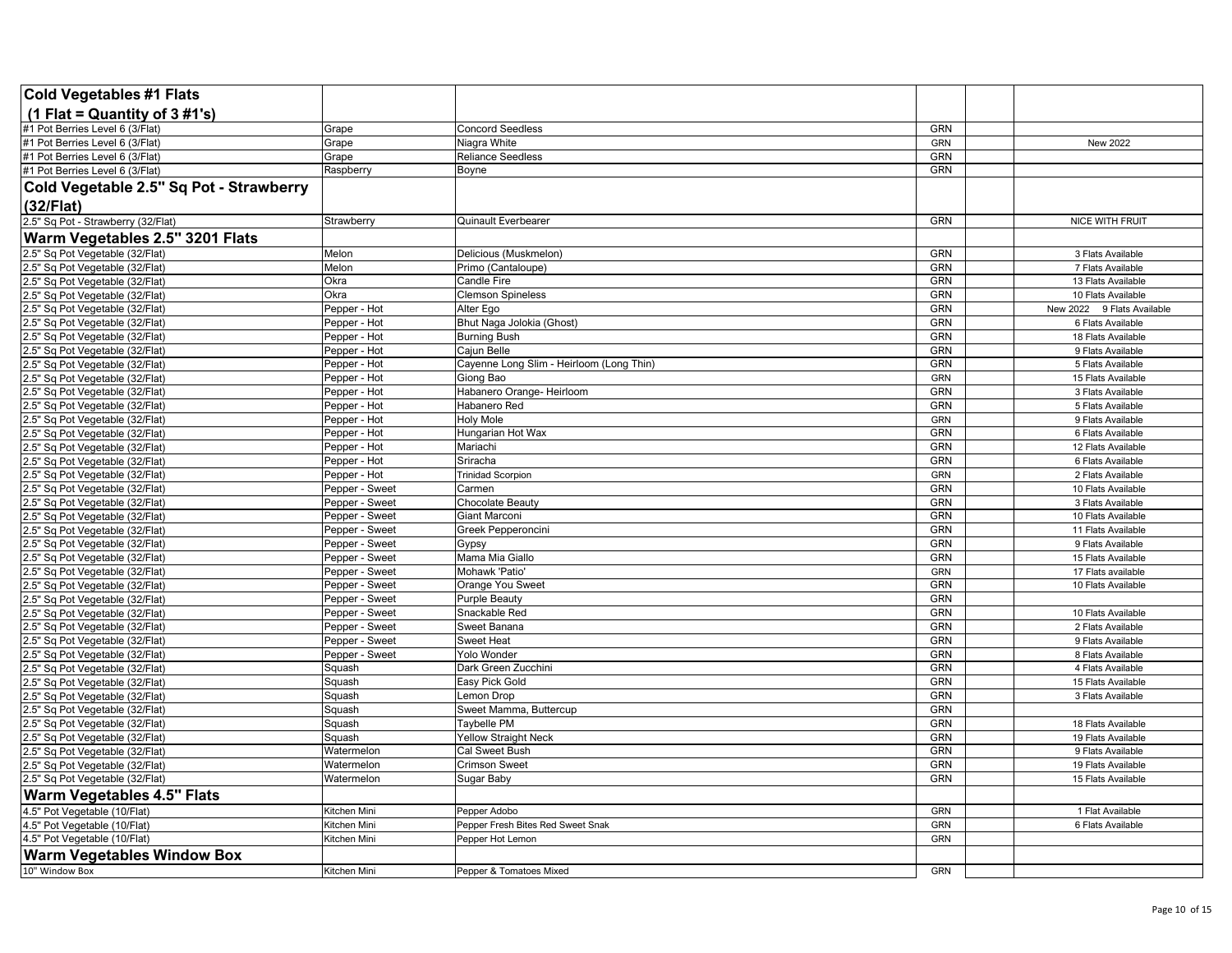| Herbs 2.5" 3201 Flats                                             |                        |                                      |            |                                           |
|-------------------------------------------------------------------|------------------------|--------------------------------------|------------|-------------------------------------------|
| 2.5" Sq Pot Herb (32/Flat)                                        | <b>Basil</b>           | Sweet Large Leaf                     | ❀          | Small 7 Flats Available                   |
| 2.5" Sq Pot Herb (32/Flat)                                        | Chives                 | Garlic Gigantic                      | ❀          | 16 Flats Available                        |
| 2.5" Sq Pot Herb (32/Flat)                                        | Parsley                | Plain                                | ❀          | Small 20 Flats Available                  |
| 2.5" Sq Pot Herb (32/Flat)                                        | Sage                   | Sage                                 | ❀          | 6 Flats Available                         |
| 2.5" Sq Pot Herb (32/Flat)                                        | Thyme                  | Thyme                                | ❀          |                                           |
| <b>Herbs 3.5" 1201 Flats</b>                                      |                        |                                      |            |                                           |
| 3.5" Sq Pot Herb (12/Flat)                                        | <b>Basil</b>           | Sweet Large Leaf                     | ❀          | 6 Flats Available                         |
| 3.5" Sq Pot Herb (12/Flat)                                        | Chives                 | Garlic Gigantic                      | ❀          | 17 Flats available                        |
| 3.5" Sq Pot Herb (12/Flat)                                        | Cilantro               | Cilantro                             | ❀          | Small                                     |
| 3.5" Sq Pot Herb (12/Flat)                                        | Parsley                | Plain                                | ❀          | 6 Flats Available                         |
| <b>Succulent 4.5" Flats</b>                                       |                        |                                      |            |                                           |
| (Can Mix Flats-6 Pots/Variety Min)                                |                        |                                      |            |                                           |
| 4.5" Rnd Pot Succulent (12/Flat)                                  | Kalanchoe              | daigremontiana 'Alligator'           | GRN        |                                           |
| Fairy 3" 1201 Flats<br>(Can Split Flats - 6 Pots/Variety Minimum) |                        |                                      |            |                                           |
| 3.0" Rnd Pot Standard (12/Flat)                                   | <b>Hypoestes</b>       | Kristy Lynn's Pink Polk-a-Dot Plant  | <b>GRN</b> | 3 Flats Available<br><b>Fairy Midsize</b> |
| 3.0" Rnd Pot Standard (12/Flat)                                   | <b>Hypoestes</b>       | Kristy Lynn's Red Polk-a-Dot Plant   | <b>GRN</b> | 5 Flats Available<br>fairy midsize        |
| 3.0" Rnd Pot Standard (12/Flat)                                   | <b>Hypoestes</b>       | Kristy Lynn's White Polk-a-Dot Plant | <b>GRN</b> | 7 Flats Available<br>fairy midsize        |
| Perennials 4.5" Flats Standard                                    |                        |                                      |            |                                           |
| 4.5" Sq Pot Perennial Standard (10/Flat)                          | Aquilegia              | alpina                               | <b>BUD</b> |                                           |
| 4.5" Sq Pot Perennial Standard (10/Flat)                          |                        | canadensis                           | <b>BUD</b> |                                           |
| 4.5" Sq Pot Perennial Standard (10/Flat)                          | Aquilegia<br>Aquilegia | Songbird Dove White                  | <b>BUD</b> |                                           |
| 4.5" Sq Pot Perennial Standard (10/Flat)                          | Armeria                | Dream Clouds White                   | <b>BUD</b> | New 2022                                  |
| 4.5" Sq Pot Perennial Standard (10/Flat)                          | Artemisia              | X 'Powis Castle'                     | <b>BUD</b> |                                           |
| 4.5" Sq Pot Perennial Standard (10/Flat)                          | Aster                  | novae-angilae                        | GRN        |                                           |
| 4.5" Sq Pot Perennial Standard (10/Flat)                          | Campanula              | Spring Bell Blue 2.0                 | <b>GRN</b> | New 2022                                  |
| 4.5" Sq Pot Perennial Standard (10/Flat)                          | Coreopsis              | Crème Caramel'                       | <b>GRN</b> |                                           |
| 4.5" Sq Pot Perennial Standard (10/Flat)                          | Delosperma             | congestum 'Gold Nugget'              | <b>BUD</b> |                                           |
| 4.5" Sq Pot Perennial Standard (10/Flat)                          | Delosperma             | Delmara Fuschia                      | GRN        |                                           |
| 4.5" Sq Pot Perennial Standard (10/Flat)                          | Delosperma             | Delmara Orange                       | <b>GRN</b> |                                           |
| 4.5" Sq Pot Perennial Standard (10/Flat)                          | Delosperma             | Delmara Pink                         | GRN        |                                           |
| 4.5" Sq Pot Perennial Standard (10/Flat)                          | Delosperma             | Delmara Red                          | <b>GRN</b> | 4 Flats Available                         |
| 4.5" Sq Pot Perennial Standard (10/Flat)                          | Delosperma             | <b>Delmara Yellow</b>                | GRN        | 4 Flats Available                         |
| 4.5" Sq Pot Perennial Standard (10/Flat)                          | Delosperma             | Jewel Desert Grenade'                | B&B        |                                           |
| 4.5" Sq Pot Perennial Standard (10/Flat)                          | Delosperma             | Jewel Desert Peridot'                | B&B        |                                           |
| 4.5" Sq Pot Perennial Standard (10/Flat)                          | Delosperma             | Jewel Desert Topaz'                  | <b>BUD</b> | New 2022                                  |
| 4.5" Sq Pot Perennial Standard (12/Flat)                          | Delosperma             | nubigenum (Yellow)                   | <b>GRN</b> |                                           |
| 4.5" Sq Pot Perennial Standard (10/Flat)                          | Delosperma             | Ocean Sunset Orange Vibe             | B&B        | New 2022                                  |
| 4.5" Sq Pot Perennial Standard (10/Flat)                          | Delosperma             | Wheels of Wonder Fire                | <b>BUD</b> | New 2022                                  |
| 4.5" Sq Pot Perennial Standard (10/Flat)                          | Delosperma             | Wheels of Wonder Golden              | B&B        | New 2022                                  |
| 4.5" Sq Pot Perennial Standard (10/Flat)                          | Delosperma             | Wheels of Wonder Violet Wonder       | B&B        | New 2022                                  |
| 4.5" Sq Pot Perennial Standard (10/Flat)                          | Delosperma             | Wheels of Wonder White'              | B&B        |                                           |
| 4.5" Sq Pot Perennial Standard (10/Flat)                          | Delphinium             | <b>Blue Butterfly</b>                | GRN        |                                           |
| 4.5" Sq Pot Perennial Standard (10/Flat)                          | <b>Dianthus</b>        | 'Kahori Scarlet'                     | <b>BUD</b> |                                           |
| 4.5" Sq Pot Perennial Standard (10/Flat)                          | Dianthus               | 'Kahori'                             | GRN        |                                           |
| 4.5" Sq Pot Perennial Standard (10/Flat)                          | Dianthus               | barbatus Sweet William               | <b>BUD</b> |                                           |
| 4.5" Sq Pot Perennial Standard (10/Flat)                          | Dianthus               | chinense Velvet and Lace             | GRN        | New 2022                                  |
| 4.5" Sq Pot Perennial Standard (10/Flat)                          | Dianthus               | simulans 'Cushion Pinks'             | <b>GRN</b> |                                           |
| 4.5" Sq Pot Perennial Standard (10/Flat)                          | <b>Dianthus</b>        | Sweet Black Cherry                   | <b>BUD</b> | <b>New 2022</b>                           |
| 4.5" Sq Pot Perennial Standard (10/Flat)                          | Echinacea              | 'PowWow White'                       | GRN        | 4 Flats Available                         |
| 4.5" Sq Pot Perennial Standard (10/Flat)                          | Gaillardia             | Arizona Sun                          | GRN        |                                           |
| 4.5" Sq Pot Perennial Standard (10/Flat)                          | Gaillardia             | Goblin                               | GRN        |                                           |
| 4.5" Sq Pot Perennial Standard (10/Flat)                          | Gaillardia             | Mesa Bright Bicolor'                 | GRN        |                                           |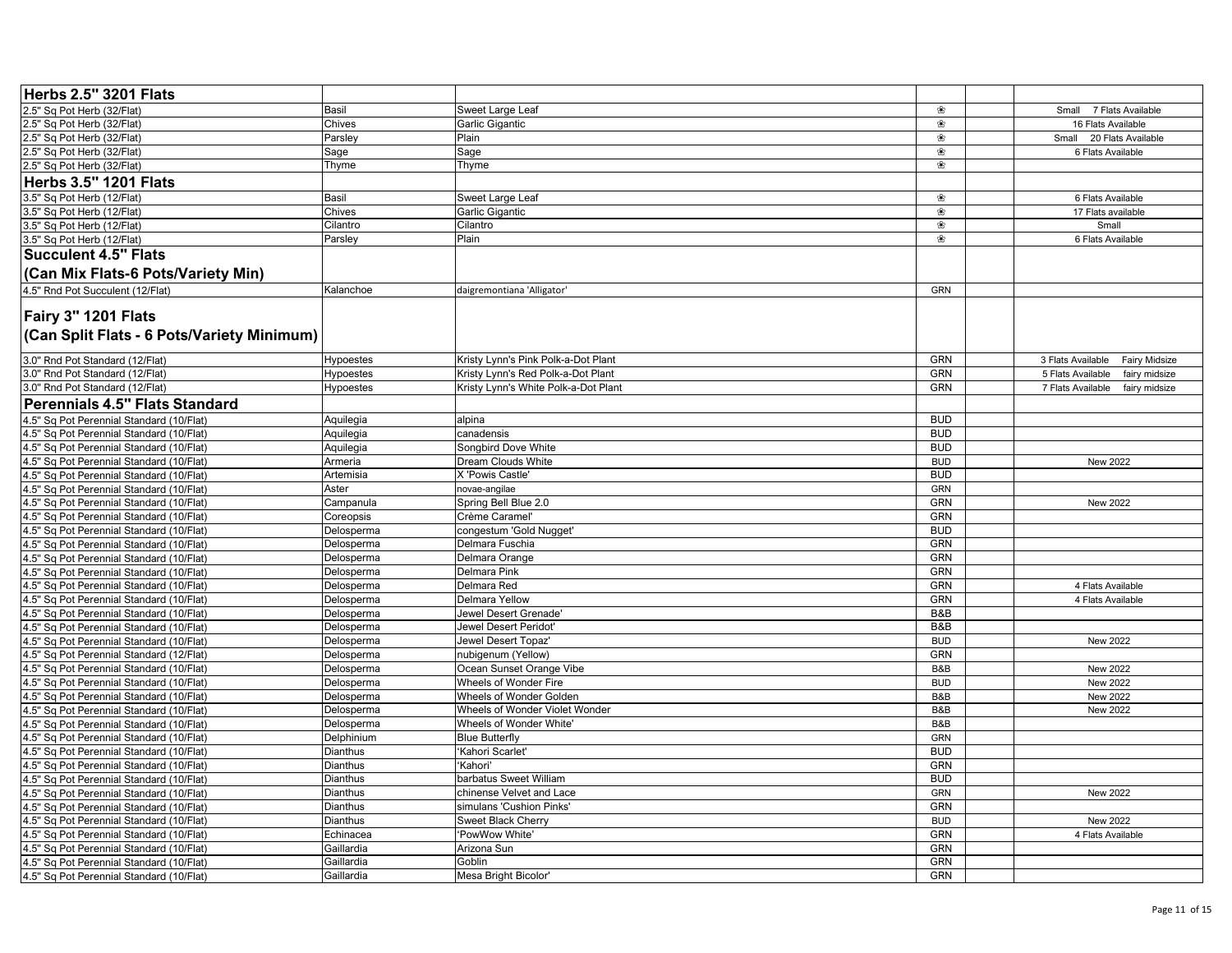| 4.5" Sq Pot Perennial Standard (10/Flat) | Gaillardia   | Mesa Peach                             | <b>GRN</b> |                   |
|------------------------------------------|--------------|----------------------------------------|------------|-------------------|
| 4.5" Sq Pot Perennial Standard (10/Flat) | Galium       | odoratum (Sweet Woodruff)              | B&B        |                   |
| 4.5" Sq Pot Perennial Standard (10/Flat) | Gypsophila   | repens 'Filou Rose'                    | GRN        |                   |
| 4.5" Sq Pot Perennial Standard (10/Flat) | Iberis       | Snowsensation                          | B&B        |                   |
| 4.5" Sq Pot Perennial Standard (10/Flat) | Kniphofia    | 'Flamenco'                             | <b>GRN</b> |                   |
| 4.5" Sq Pot Perennial Standard (10/Flat) | Lamium       | maculatum 'Pink Pewter'                | B&B        |                   |
| 4.5" Sq Pot Perennial Standard (10/Flat) | Lavandula    | angustifolia 'SuperBlue'               | <b>BUD</b> |                   |
| 4.5" Sq Pot Perennial Standard (10/Flat) | Lavandula    | Munstead                               | <b>GRN</b> |                   |
| 4.5" Sq Pot Perennial Standard (10/Flat) | Leucanthemum | White Mountain                         | <b>GRN</b> |                   |
| 4.5" Sq Pot Perennial Standard (10/Flat) | _eucanthemum | x. superbum 'Snowcap'                  | <b>GRN</b> |                   |
| 4.5" Sq Pot Perennial Standard (10/Flat) | _ychnis      | coronaria 'Blood Red'                  | <b>GRN</b> |                   |
| 1.5" Sq Pot Perennial Standard (10/Flat) | Lychnis      | haageana 'Lumina Bronze Leaf Red'      | <b>GRN</b> |                   |
| 4.5" Sq Pot Perennial Standard (10/Flat) | Lysimachia   | ciliata ' Purpurea'                    | <b>GRN</b> |                   |
| 4.5" Sq Pot Perennial Standard (10/Flat) | Mentha       | suaveolens 'Apple Mint'                | GRN        |                   |
| 4.5" Sq Pot Perennial Standard (10/Flat) | Myosotis     | sylvatica 'Bluesylva'                  | B&B        |                   |
| 4.5" Sq Pot Perennial Standard (10/Flat) | Myosotis     | sylvatica 'Rosylva'                    | B&B        |                   |
| 4.5" Sq Pot Perennial Standard (10/Flat) | Origanum     | Hot & Spicy                            | GRN        |                   |
| 4.5" Sq Pot Perennial Standard (10/Flat) | Origanum     | Variegated'                            | <b>GRN</b> |                   |
| 1.5" Sq Pot Perennial Standard (10/Flat) | Papaver      | miyabeanum 'Pacino'                    | <b>GRN</b> |                   |
| 4.5" Sq Pot Perennial Standard (10/Flat) | Paronychia   | kapela serp. Nail Wort                 | <b>GRN</b> | 4 Flats Available |
| 4.5" Sq Pot Perennial Standard (10/Flat) | Penstemon    | pinifolius 'Mersea Yellow'             | B&B        |                   |
|                                          |              |                                        | <b>BUD</b> |                   |
| 4.5" Sq Pot Perennial Standard (10/Flat) | Penstemon    | Riding Hood Red'                       |            |                   |
| 4.5" Sq Pot Perennial Standard (10/Flat) | Polemonium   | caeruleum 'Brised'Anjou'               | <b>BUD</b> |                   |
| 4.5" Sq Pot Perennial Standard (10/Flat) | Potentilla   | neumanniana 'Spring                    | ❀          |                   |
| 4.5" Sq Pot Perennial Standard (10/Flat) | Potentilla   | thurberi Scarlet                       | GRN        |                   |
| 4.5" Sq Pot Perennial Standard (10/Flat) | Ratibida     | columnifera Red                        | <b>GRN</b> |                   |
| 4.5" Sq Pot Perennial Standard (10/Flat) | Ratibida     | pinnata Yellow                         | <b>GRN</b> |                   |
| 4.5" Sq Pot Perennial Standard (10/Flat) | Rudbeckia    | fulgida 'Viette's Little Suzy          | <b>GRN</b> |                   |
| 4.5" Sq Pot Perennial Standard (10/Flat) | Sagina       | subulata 'Aurea' (Scotch Moss)         | GRN        |                   |
| 1.5" Sq Pot Perennial Standard (10/Flat) | Sagina       | subulata 'Crispy' (Irish Moss)         | GRN        |                   |
| 4.5" Sq Pot Perennial Standard (10/Flat) | Salvia       | nemerosa 'Caradonna'                   | <b>BUD</b> |                   |
| 4.5" Sq Pot Perennial Standard (10/Flat) | Salvia       | nemerosa 'Bumble Blue'                 | <b>BUD</b> |                   |
| 4.5" Sq Pot Perennial Standard (10/Flat) | Salvia       | nemerosa 'Bumble Sky'                  | <b>BUD</b> |                   |
| 4.5" Sq Pot Perennial Standard (10/Flat) | Salvia       | nemerosa Midnight Rose                 | <b>BUD</b> |                   |
| 4.5" Sq Pot Perennial Standard (10/Flat) | Saponaria    | ocymoides (Soapwort)                   | GRN        |                   |
| 4.5" Sq Pot Perennial Standard (10/Flat) | Sedum        | kamtschaticum 'Variegatum'             | GRN        |                   |
| 1.5" Sq Pot Perennial Standard (10/Flat) | Sedum        | Munstead Dark Red'                     | <b>GRN</b> |                   |
| 4.5" Sq Pot Perennial Standard (10/Flat) | Sedum        | pachyclados                            | GRN        |                   |
| 1.5" Sq Pot Perennial Standard (10/Flat) | Sedum        | sieboldii                              | GRN        |                   |
| 4.5" Sq Pot Perennial Standard (10/Flat) | Sedum        | Sunsparkler Lime Twister'              | GRN        |                   |
| 4.5" Sq Pot Perennial Standard (10/Flat) | Stachys      | Helene Von Stein'                      | GRN        |                   |
| 4.5" Sq Pot Perennial Standard (10/Flat) | Thymus       | praecox 'Highland Cream'               | GRN        |                   |
| 4.5" Sq Pot Perennial Standard (10/Flat) | Thymus       | praecox 'Coccineus'                    | GRN        |                   |
| 4.5" Sq Pot Perennial Standard (10/Flat) | Thymus       | pseudolanuginosus 'Woolly'             | <b>GRN</b> |                   |
| 4.5" Sq Pot Perennial Standard (10/Flat) |              | serpyllum 'Pink Chintz'                | <b>GRN</b> |                   |
|                                          | Thymus       | Honey Dijon                            | GRN        | New 2022          |
| 4.5" Sq Pot Perennial Standard (10/Flat) | Verbascum    |                                        |            |                   |
| 4.5" Sq Pot Perennial Standard (10/Flat) | Veronica     | aust. ssp. teucrium 'Crater Lake Blue' | GRN        |                   |
| 4.5" Sq Pot Perennial Standard (10/Flat) | Veronica     | oltensis                               | <b>BUD</b> |                   |
| 4.5" Sq Pot Perennial Standard (10/Flat) | Vinca        | minor 'Illumination'                   | <b>GRN</b> |                   |
| 4.5" Sq Pot Perennial Standard (10/Flat) | Viola        | <b>Celestial Starry Night</b>          | B&B        |                   |
| 4.5" Sq Pot Perennial Standard (10/Flat) | Viola        | <b>Celestial Twilight'</b>             | B&B        |                   |
| 4.5" Sq Pot Perennial Standard (10/Flat) | Viola        | cornuta 'Rebecca Cawthorne'            | B&B        |                   |
| 4.5" Sq Pot Perennial Standard (10/Flat) | Viola        | <b>Halo Violet</b>                     | B&B        |                   |
| <b>Perennials 4.5" Flats Premium</b>     |              |                                        |            |                   |
| 4.5" Sq Pot Perennial Premium (10/Flat)  | Delosperma   | 'Table Mountain' (John Proffitt), P.S. | <b>BUD</b> |                   |
| 4.5" Sq Pot Perennial Premium (10/Flat)  | Delosperma   | Alan's Apricot', P.S.                  | <b>BUD</b> |                   |
| 4.5" Sq Pot Perennial Premium (10/Flat)  | Delosperma   | ashtonii 'Blut', P.S.                  | <b>GRN</b> |                   |
| 4.5" Sq Pot Perennial Premium (10/Flat)  | Delosperma   | dyeri 'Psdold' (Red Mtn.), P.S.        | B&B        |                   |
|                                          |              |                                        |            |                   |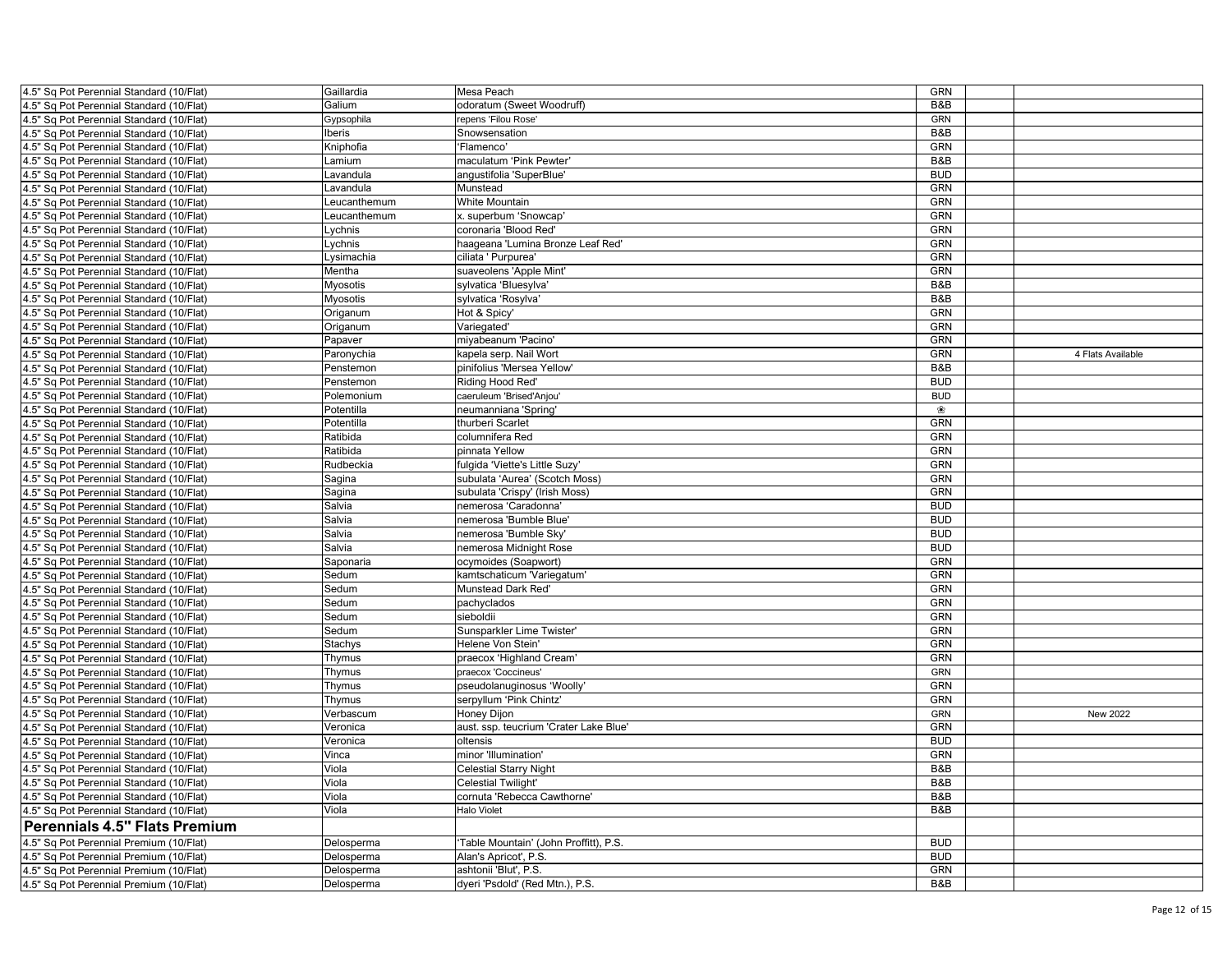| 4.5" Sq Pot Perennial Premium (10/Flat) | Delosperma      | x 'Carlisle Pink', P.S.                  | GRN        |                    |
|-----------------------------------------|-----------------|------------------------------------------|------------|--------------------|
| 4.5" Sq Pot Perennial Premium (10/Flat) | Digitalis       | thapsi 'Spanish Peaks', P.S.             | GRN        |                    |
| 4.5" Sq Pot Perennial Premium (10/Flat) | Engelmannia     | peristenia (Engel Daisy), P.S.           | <b>BUD</b> |                    |
| 4.5" Sq Pot Perennial Premium (10/Flat) | Geranium        | cantabrigiense 'Cambridge'               | <b>GRN</b> |                    |
| 4.5" Sq Pot Perennial Premium (10/Flat) | Lewisia         | Little Peach'                            | <b>GRN</b> |                    |
| 4.5" Sq Pot Perennial Premium (10/Flat) | Lewisia         | Little Plum'                             | GRN        |                    |
| 4.5" Sq Pot Perennial Premium (10/Flat) | Lewisia         | Little Raspberry'                        | <b>GRN</b> |                    |
| 4.5" Sq Pot Perennial Premium (10/Flat) | Marrubium       | rotundifolia 'Silverheels', P.S.         | GRN        | 5 Flats Available  |
| 4.5" Sq Pot Perennial Premium (10/Flat) | Penstemon       | linarioides 'Silverton'                  | <b>GRN</b> |                    |
| 4.5" Sq Pot Perennial Premium (10/Flat) | Penstemon       | pinifolius 'Shades of Mango'             | <b>BUD</b> |                    |
| 4.5" Sq Pot Perennial Premium (12/Flat) | Penstemon       | strictus (Rocky Mtn. Penstemon), P.S.    | GRN        |                    |
| 4.5" Sq Pot Perennial Premium (10/Flat) | Ruschia         | pulvinaris                               | <b>BUD</b> |                    |
| 4.5" Sq Pot Perennial Premium (10/Flat) | Salvia          | microphylla 'Grenadine'                  | GRN        |                    |
| 4.5" Sq Pot Perennial Premium (10/Flat) | Sedum           | John Creech'                             | GRN        |                    |
| 4.5" Sq Pot Perennial Premium (10/Flat) | Sempervivum     | Mix                                      | <b>GRN</b> |                    |
| 4.5" Sq Pot Perennial Premium (10/Flat) | Trifolium       | 4 Luck' Green Glow                       | GRN        | 8 Flats Available  |
|                                         |                 |                                          |            |                    |
| <b>Perennials #1 Flats</b>              |                 |                                          |            |                    |
| $(1$ Flat = Quantity of 3 #1's)         |                 |                                          |            |                    |
| #1 Perennial Level 1 (3/Flat)           | Achillea        | Appleblossom                             | GRN        |                    |
| #1 Perennial Level 1 (3/Flat)           | Achillea        | hybrid 'Moonshine'                       | B&B        |                    |
| #1 Perennial Level 1 (3/Flat)           | Ajuga           | <b>Bronze Beauty</b>                     | B&B        |                    |
| #1 Perennial Level 1 (3/Flat)           | Ajuga           | <b>Burgundy Glow</b>                     | B&B        |                    |
| #1 Perennial Level 4 (3/Flat)           | Anemone         | Dainty Swan                              | GRN        | New 2022           |
| #1 Perennial Level 3 (3/Flat)           | Anthemis        | Suzanna Mitchell                         | <b>GRN</b> |                    |
| #1 Perennial Level 1 (3/Flat)           | Aquilegia       | caerulea 'Rocky Mountain Blue Columbine' | GRN        |                    |
| #1 Perennial Level 1 (3/Flat)           | Aquilegia       | Denver Gold'                             | <b>BUD</b> |                    |
| #1 Perennial Level 3 (3/Flat)           | Aquilegia       | <b>McKana Giants</b>                     | GRN        |                    |
| #1 Perennial Level 3 (3/Flat)           | Aquilegia       | Swan Blue & White                        | B&B        | 4 Flats Available  |
| #1 Perennial Level 3 (3/Flat)           | Armeria         | Dreameria Sweet Dreams                   | GRN        |                    |
| #1 Perennial Level 3 (3/Flat)           | Artemisia       | vulgaris 'Golden Phoenix'                | <b>GRN</b> |                    |
| #1 Perennial Level 3 (3/Flat)           | Aster           | dwarf Alpinus                            | <b>GRN</b> |                    |
| #1 Perennial Level 3 (3/Flat)           | Aster           | lateriflorus 'Lady in Black'             | GRN        |                    |
| #1 Perennial Level 3 (3/Flat)           | <b>Buddleia</b> | Leah Blue                                | B&B        |                    |
| #1 Perennial Level 3 (3/Flat)           | <b>Buddleia</b> | Leah White                               | B&B        |                    |
| #1 Perennial Level 3 (3/Flat)           | Callirhoe       | involucrata Winecups, P.S.               | <b>BUD</b> |                    |
| #1 Perennial Level 1 (3/Flat)           | Campanula       | Port Plus'                               | B&B        |                    |
| #1 Perennial Level 6 (3/Flat)           | Campsis         | Flamenco (1 Year Dormant)                | <b>BUD</b> |                    |
| #1 Perennial Level 6 (3/Flat)           | Campsis         | Indian Summer (1 Year Dormant)           | <b>BUD</b> |                    |
| #1 Perennial Level 6 (3/Flat)           | Campsis         | radicans                                 | <b>BUD</b> |                    |
| #1 Perennial Level 1 (3/Flat)           | Caryopteris     | <b>Gold Crest'</b>                       | <b>GRN</b> |                    |
| #1 Perennial Level 1 (3/Flat)           | Caryopteris     | Grand Bleu'                              | <b>GRN</b> |                    |
| #1 Perennial Level 1 (3/Flat)           | Coreopsis       | 'Solanna Golden Sphere'                  | GRN        |                    |
| #1 Perennial Level 1 (3/Flat)           | Coreopsis       | grandiflora 'Early Sunrise'              | <b>BUD</b> | 7 Flats Available  |
| #1 Perennial Level 3 (3/Flat)           | Crocosmia       | Lucifer' Red, 10 cm                      | <b>GRN</b> |                    |
| #1 Perennial Level 3 (3/Flat)           | Delosperma      | Fire Spinner                             | B&B        |                    |
| #1 Perennial Level 3 (3/Flat)           | Delphinium      | <b>Blue Butterfly</b>                    | <b>BUD</b> |                    |
| #1 Perennial Level 3 (3/Flat)           | Delphinium      | <b>Blue Mirror</b>                       | GRN        | New 2022           |
| #1 Perennial Level 1 (3/Flat)           | Delphinium      | <b>Connecticut Yankee</b>                | <b>BUD</b> | 20 Flats Available |
| #1 Perennial Level 1 (3/Flat)           | Delphinium      | Delphina Dark Blue w/Black Bee'          | B&B        |                    |
| #1 Perennial Level 3 (3/Flat)           | Delphinium      | Magic Fountain Mix                       | B&B        |                    |
| #1 Perennial Level 3 (3/Flat)           | Dianthus        | <b>Cheddar Pink</b>                      | B&B        |                    |
| #1 Perennial Level 1 (3/Flat)           | Dianthus        | <b>Scent First Romance</b>               | B&B        |                    |
| #1 Perennial Level 3 (3/Flat)           | Echinacea       | 'Magnus'                                 | GRN        |                    |
| #1 Perennial Level 1 (3/Flat)           | Eupatorium      | maculatum                                | B&B        |                    |
| #1 Perennial Level 1 (3/Flat)           | Gaillardia      | Arizonia Sun                             | B&B        |                    |
| #1 Perennial Level 3 (3/Flat)           | Gaillardia      | Spintop Red Starburst                    | <b>GRN</b> |                    |
| #1 Perennial Level 3 (3/Flat)           | Geranium        | cantabrigiense 'Crystal Rose'            | <b>GRN</b> | 4 Flats Available  |
|                                         |                 |                                          |            |                    |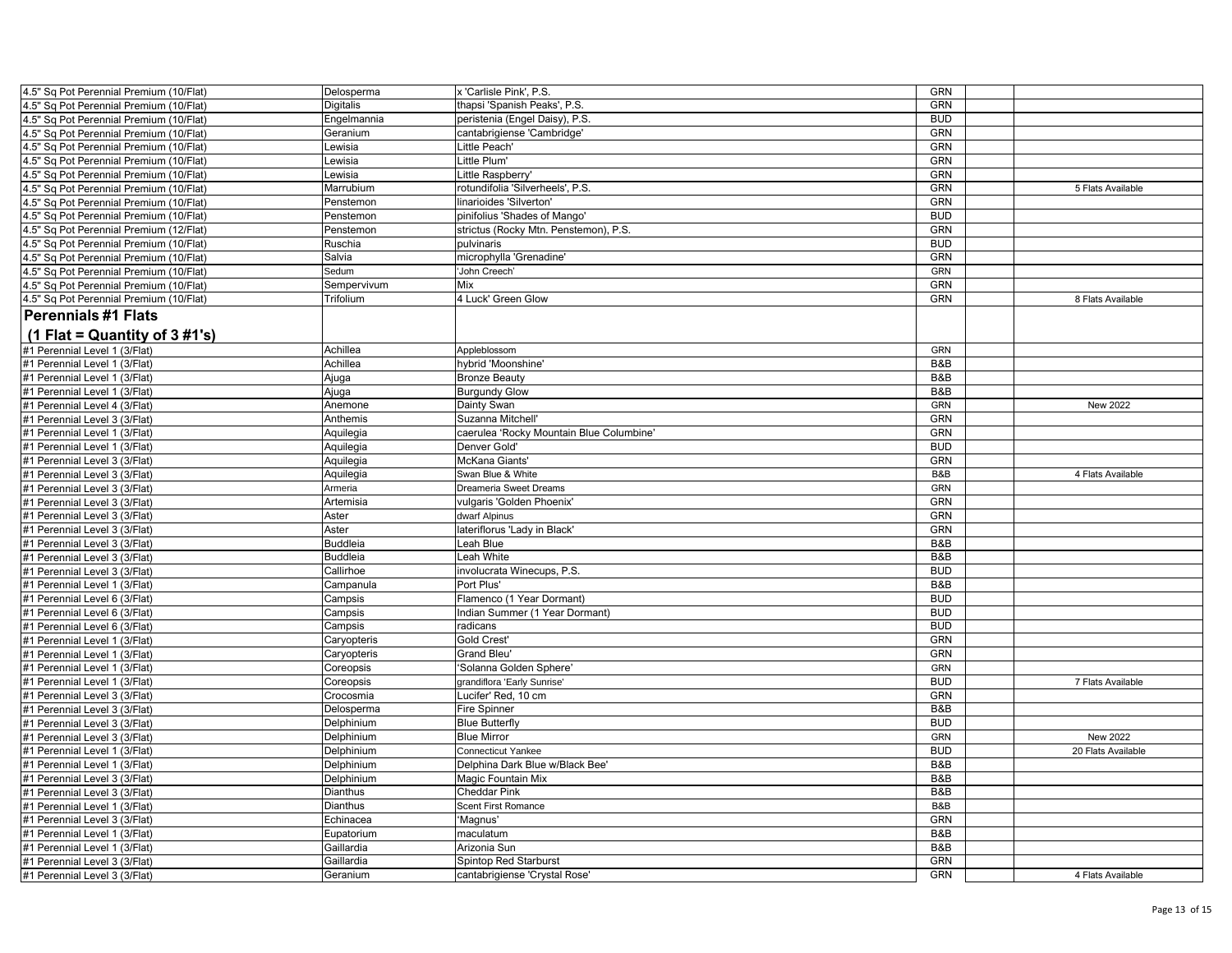| #1 Perennial Level 3 (3/Flat) | Geum         | <b>Firey Tempest'</b>                 | B&B            |                   |
|-------------------------------|--------------|---------------------------------------|----------------|-------------------|
| #1 Perennial Level 1 (3/Flat) | Helenium     | Hayday Golden Bicolor                 | GRN            |                   |
| #1 Perennial Level 3 (3/Flat) | Helianthus   | maximilianii 'Santa Fe'               | <b>GRN</b>     |                   |
| #1 Perennial Level 3 (3/Flat) | Helianthus   | X 'Lemon Queen'                       | GRN            |                   |
| #1 Perennial Level 3 (3/Flat) | Hemerocalis  | Stella de Oro'                        | GRN            |                   |
| #1 Perennial Level 5 (3/Flat) | Heuchera     | Apple Twist'                          | B&B            |                   |
| #1 Perennial Level 5 (3/Flat) | Heuchera     | Bilberry                              | <b>GRN</b>     | New 2022          |
| #1 Perennial Level 5 (3/Flat) | Heuchera     | Boysenberry                           | <b>GRN</b>     | New 2022          |
| #1 Perennial Level 3 (3/Flat) | Heuchera     | Indian Summers Tayberry               | B&B            | New 2022          |
| #1 Perennial Level 6 (3/Flat) | Heuchera     | Primo Mahogany Monster'               | B&B            |                   |
| #1 Perennial Level 6 (3/Flat) | Heuchera     | Primo Peachberry Ice'                 | B&B            |                   |
| #1 Perennial Level 3 (3/Flat) | Heuchera     | Purple Palace                         | GRN            |                   |
| #1 Perennial Level 6 (3/Flat) | Hosta        | August Moon                           | B&B            |                   |
| #1 Perennial Level 4 (3/Flat) | Hosta        | Halcyon'                              | B&B            |                   |
| #1 Perennial Level 6 (3/Flat) | Humulus      | Cascade                               | GRN            |                   |
| #1 Perennial Level 6 (3/Flat) | Humulus      | Chinook                               | <b>GRN</b>     |                   |
|                               |              | Sterling                              | <b>GRN</b>     |                   |
| #1 Perennial Level 6 (3/Flat) | Humulus      |                                       |                |                   |
| #1 Perennial Level 5 (3/Flat) | Hydrangea    | Game Changer Blue                     | <b>BUD</b>     |                   |
| #1 Perennial Level 5 (3/Flat) | Hydrangea    | <b>Game Changer Picotee</b>           | <b>BUD</b>     |                   |
| #1 Perennial Level 6 (3/Flat) | Hydrangea    | Mountain Series Picottee              | <b>BUD</b>     |                   |
| #1 Perennial Level 6 (3/Flat) | Hydrangea    | <b>Mountain Series Pink</b>           | <b>BUD</b>     |                   |
| #1 Perennial Level 1 (3/Flat) | beris        | Snowball                              | B&B            |                   |
| #1 Perennial Level 3 (3/Flat) | <b>beris</b> | Snowflake                             | <b>B&amp;B</b> | 4 Flats Available |
| #1 Perennial Level 3 (3/Flat) | Lavandula    | Sensational                           | B&B            | <b>New 2022</b>   |
| #1 Perennial Level 1 (3/Flat) | Leucanthemum | max Sweet Daisy Birdy                 | GRN            |                   |
| #1 Perennial Level 3 (3/Flat) | Leucanthemum | Western Star Leo                      | <b>GRN</b>     |                   |
| #1 Perennial Level 1 (3/Flat) | Leucanthemum | x. superbum 'Becky'                   | GRN            |                   |
| #1 Perennial Level 3 (3/Flat) | Leucanthemum | x. superbum Betsy                     | GRN            |                   |
| #1 Perennial Level 1 (3/Flat) | Lupine       | 'Gallery Mix'                         | <b>BUD</b>     | <b>TALL</b>       |
| #1 Perennial Level 3 (3/Flat) | Lysimachia   | nummularia 'Creeping Jenny'           | ❀              |                   |
| #1 Perennial Level 1 (3/Flat) | Nepeta       | faassenii 'Walker's Low'              | <b>B&amp;B</b> |                   |
| #1 Perennial Level 3 (3/Flat) | Nepeta       | <b>Walkers Low</b>                    | B&B            |                   |
| #1 Perennial Level 3 (3/Flat) | Osteospremum | Avalanche', P.S.                      | B&B            |                   |
| #1 Perennial Level 3 (3/Flat) | Penstemon    | Dakota Verde (2ND YEAR)               | GRN            |                   |
| #1 Perennial Level 3 (3/Flat) | Penstemon    | Dark Towers'                          | GRN            |                   |
| #1 Perennial Level 1 (3/Flat) | Penstemon    | grandiflorus Prairie Jewel            | GRN            |                   |
| #1 Perennial Level 1 (3/Flat) | Penstemon    | Husker Red                            | <b>GRN</b>     |                   |
| #1 Perennial Level 3 (3/Flat) | Penstemon    | parryi 'Pikes Peak Purple', P.S.      | <b>GRN</b>     | NICE !!!!         |
| #1 Perennial Level 3 (3/Flat) | Penstemon    | <b>Prestine Scarlet</b>               | <b>BUD</b>     |                   |
| #1 Perennial Level 3 (3/Flat) | Penstemon    | <b>Red Rocks</b>                      | <b>GRN</b>     |                   |
| #1 Perennial Level 1 (3/Flat) | Penstemon    | rostriflorus (bridgesii)              | GRN            |                   |
| #1 Perennial Level 3 (3/Flat) | Penstemon    | strictus (Rocky Mtn. Penstemon), P.S. | GRN            |                   |
| #1 Perennial Level 1 (3/Flat) | Perovskia    | atriplicifolia 'Blue Spritzer         | B&B            |                   |
| #1 Perennial Level 1 (3/Flat) | Phlox        | paniculata Early White                | <b>BUD</b>     |                   |
| #1 Perennial Level 1 (3/Flat) | Phlox        | paniculata 'Flame Scarlet             | B&B            |                   |
| #1 Perennial Level 1 (3/Flat) | Phlox        | subulata 'Emerald Blue'               | B&B            |                   |
| #1 Perennial Level 1 (3/Flat) | Phlox        | subulata 'Emerald Pink'               | <b>BUD</b>     |                   |
| #1 Perennial Level 3 (3/Flat) | Phlox        | subulata White Delight                | <b>BSB</b>     | SMALL             |
| #1 Perennial Level 3 (3/Flat) | Phygelius    | x rectus 'Devil's Tears'              | GRN            |                   |
| #1 Perennial Level 5 (3/Flat) | Polemonium   | Stairway to Heaven                    | B&B            | 8 Flats Available |
| #1 Perennial Level 1 (3/Flat) | Rudbeckia    | fulgida var. sullivantii 'Goldsturm'  | <b>GRN</b>     |                   |
| #1 Perennial Level 3 (3/Flat) | Salvia       | argentea (Silver Sage), P.S.          | GRN            |                   |
| #1 Perennial Level 1 (3/Flat) | Salvia       | greggii 'Furman's Red                 | B&B            |                   |
| #1 Perennial Level 3 (3/Flat) | Salvia       | microphylla 'Hot Lips'                | <b>BUD</b>     |                   |
| #1 Perennial Level 1 (3/Flat) | Salvia       | nemerosa 'Lyrical Blues'              | <b>BUD</b>     |                   |
| #1 Perennial Level 1 (3/Flat) | Salvia       | nemerosa 'Lyrical White'              | <b>BUD</b>     |                   |
| #1 Perennial Level 3 (3/Flat) | Salvia       | <b>Swifty White</b>                   | <b>BUD</b>     |                   |
| #1 Perennial Level 1 (3/Flat) | Salvia       | sylvestris 'May Night'                | <b>BSB</b>     |                   |
|                               |              |                                       |                |                   |